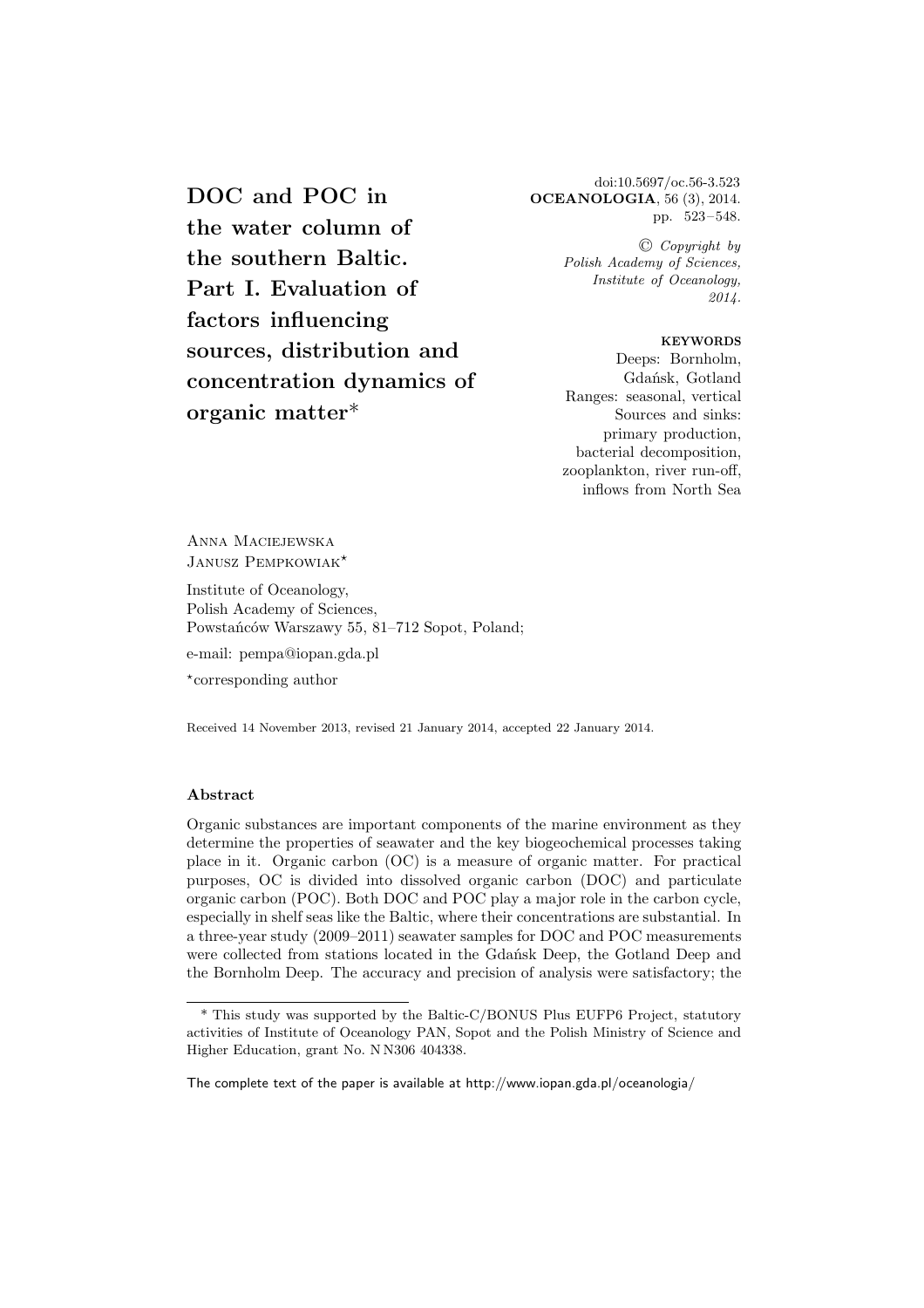recovery was better than 95%, and the relative standard deviation was  $4\%$  ( $n = 5$ ). Concentrations of chlorophyll *a*, phaeopigment *a*, salinity, pH and temperature were also measured in the same samples. These parameters were selected as proxies of processes contributing to DOC and POC abundance.

The aim of the study was to address questions regarding the vertical, horizontal and seasonal dynamics of both DOC and POC in the Baltic Sea and the factors influencing carbon concentrations. In general, the highest concentrations of both DOC and POC were recorded in the surface water layer (DOC  $\sim 4.7$  mg dm<sup>-3</sup>, POC ~ 0.6 mg dm<sup>-3</sup>) as a consequence of intensive phytoplankton activity, and in the halocline layer (DOC ~5.1 mg dm<sup>-3</sup>, POC ~0.4 mg dm<sup>-3</sup>). The lowest DOC and POC concentrations were measured in the sub-halocline water layer, where the values did not exceed 3.5 mg dm<sup>-3</sup> (DOC) and 0.1 mg dm<sup>-3</sup> (POC). Seasonally, the highest DOC and POC concentrations were measured during the growing season: surface DOC ∼ 5.0 mg dm−<sup>3</sup> ; sub-halocline DOC ∼ 4.1 mg dm−<sup>3</sup> and surface POC  $\sim 0.9$  mg dm<sup>-3</sup>, sub-halocline POC  $\sim 0.2$  mg dm<sup>-3</sup>. The ANOVA Kruskal-Wallis test results indicate statistically significant differences among the three study sites regarding average concentrations, and concentrations in particular water layers and seasons. It shows that concentrations of DOC and POC differ in sub-basins of the Baltic Sea. The differences were attributed to the varying distances from river mouths to study sites or the different starting times and/or durations of the spring algal blooms. Statistically significant dependences were found between both DOC and POC concentrations and Chl *a* (phytoplankton biomass), pH (phytoplankton photosynthetic rate), pheo (zooplankton sloppy feeding), salinity (river run-off and North Sea water inflows) and water temperature (season). This was taken as proof that these factors influence DOC and POC in the study areas.

#### **1. Introduction**

The presence in seawater of dissolved and suspended organic substances, treated collectively as organic matter, means that this medium is not just a solution of inorganic salts. Organic matter plays a key role in a variety of natural (physical and biological) processes occurring in the marine environment, especially in shelf seas like the Baltic, where its concentration is substantial (Seager & Slabaugh 2004, Kuliński & Pempkowiak 2008). These processes include oxygen depletion, as well as complex formation with both organic and inorganic compounds, which facilitates the downward transport of chemical substances (C, N, P, heavy metals, organic pollutants) in the water column. Organic matter influences the chemical and physical properties of seawater, including the light field and alkalinity (Dera 1992, Hedges 2002, Kuliński et al. 2014).

Aquatic organic matter is commonly divided into particulate organic matter – POM and dissolved organic matter – DOM. Both fractions are important components of the carbon cycle. POM in the marine environment is composed of phytoplankton, zooplankton, bacteria and dead organic material (detritus), while dissolved organic matter comprises molecules of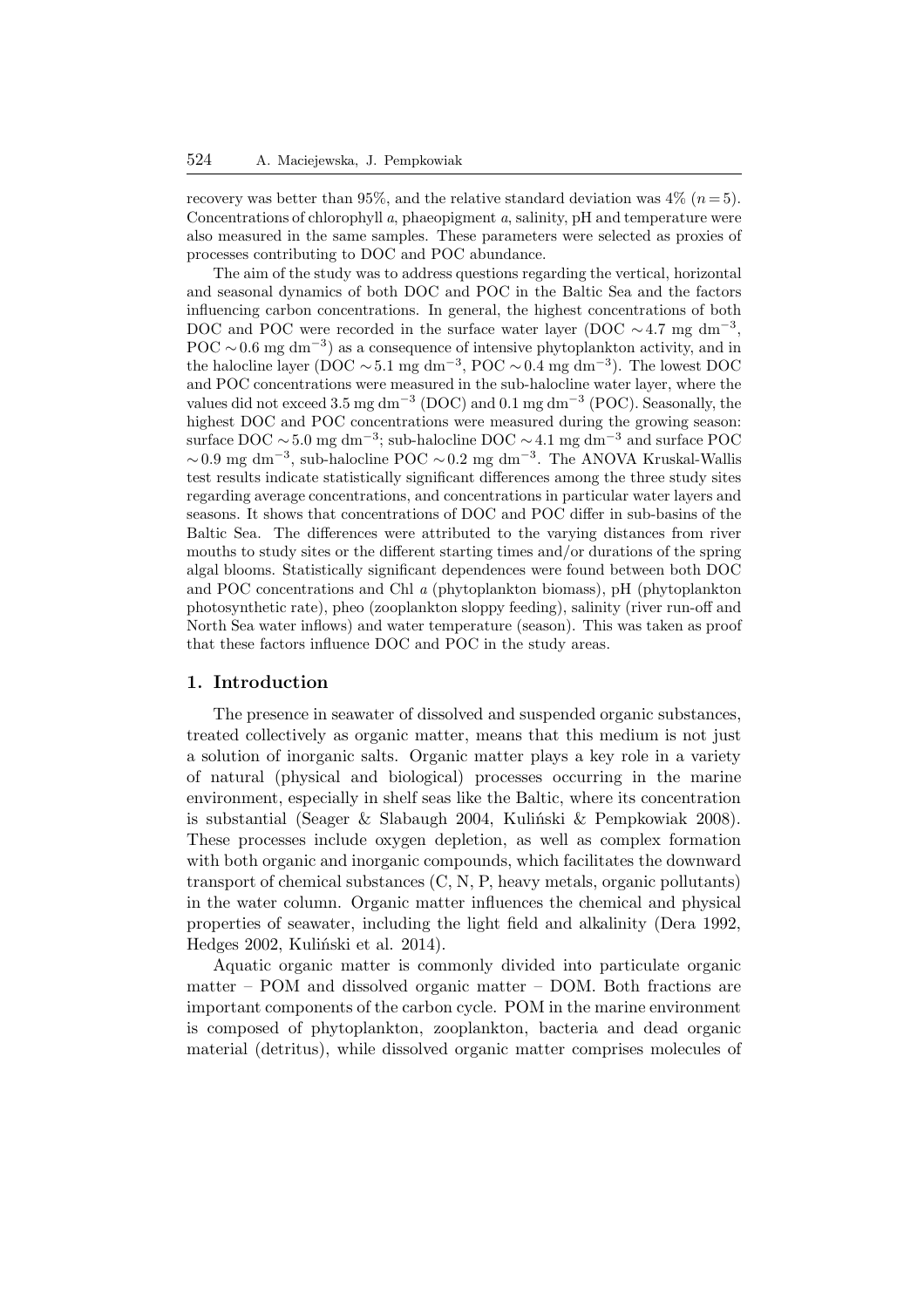both high and low molecular weight. Both POM and DOM originate from internal and external sources (river run-off, atmosphere, sediments) (Emerson & Hedges 2008). Organic matter is most often measured as organic carbon (OC), which makes up some 45% of organic matter (Chester 2003). In the oceans, the OC concentration is  $\lt 1.5$  mg dm<sup>-3</sup>, but in coastal areas it amounts to as much as 8 mg dm−<sup>3</sup> (Hansell 2002, Gardner et al. 2006). Like organic matter, organic carbon is for practical purposes divided into two principal fractions: particulate organic carbon (POC) and dissolved organic carbon (DOC). Both fractions can be separated by passing seawater through, for example,  $0.4 \mu m$  glass-fibre filters.

The POC and DOC concentrations in the Baltic Sea have been a subject of interest for many years (Jurkovskis et al. 1976, Pempkowiak 1983, Pempkowiak et al. 1984, Emelyanov 1995, Ferrari et al. 1996, Grzybowski 2003, Grzybowski & Pempkowiak 2003, Burska 2005, Pempkowiak et al. 2006, Kuliński & Pempkowiak 2008, Dzierzbicka-Głowacka et al. 2010, 2011, Szymczycha et al. 2014).

Concentrations of DOC and POC in Baltic seawater have been reported to range from 3.2 to 7.7 mgC dm−<sup>3</sup> (Jurkovskis et al. 1976, Grzybowski & Pempkowiak 2003, Kuliński & Pempkowiak 2011) and from 0.1 to 1.4 mgC dm−<sup>3</sup> (Burska 2005, Kuliński & Pempkowiak 2011). POC and/or DOC concentrations fluctuate seasonally (Burska 2005) and change vertically (Kuliński & Pempkowiak 2008). Mathematical modelling indicates that POC and DOC concentrations depend on light, water temperature and nutrient availability (Dzierzbicka-Głowacka et al. 2010, Almroth-Rosell et al. 2011, Segar 2012). Organic substances are exchanged horizontally through the Danish Straits with the North Sea (Thomas et al. 2005, Kuliński & Pempkowiak 2011). The OC concentration depends on distance from the land – coastal and estuarine areas are more abundant in organic matter than the open sea (Witek 1997, HELCOM 2005, 2006). Plankton activity may contribute to large seasonal fluctuations in both POC and DOC (Dzierzbicka-Głowacka et al. 2011). Although numerous studies have been carried out regarding the organic carbon concentration and its dynamics in Baltic seawater, most factors affecting its spatial and temporal distribution still require quantification. For example, nothing is known about the differences in carbon concentrations in the different sub-basins of the Baltic Sea. As changes in both particulate and dissolved organic matter concentration are to be expected in the near future (Dzierzbicka-Głowacka et al. 2011), the acquisition of basic knowledge regarding this important component of seawater is a matter of primary importance.

POC and DOC concentrations in Baltic seawater and the factors impacting on both in seawater were the subject of this study, carried out in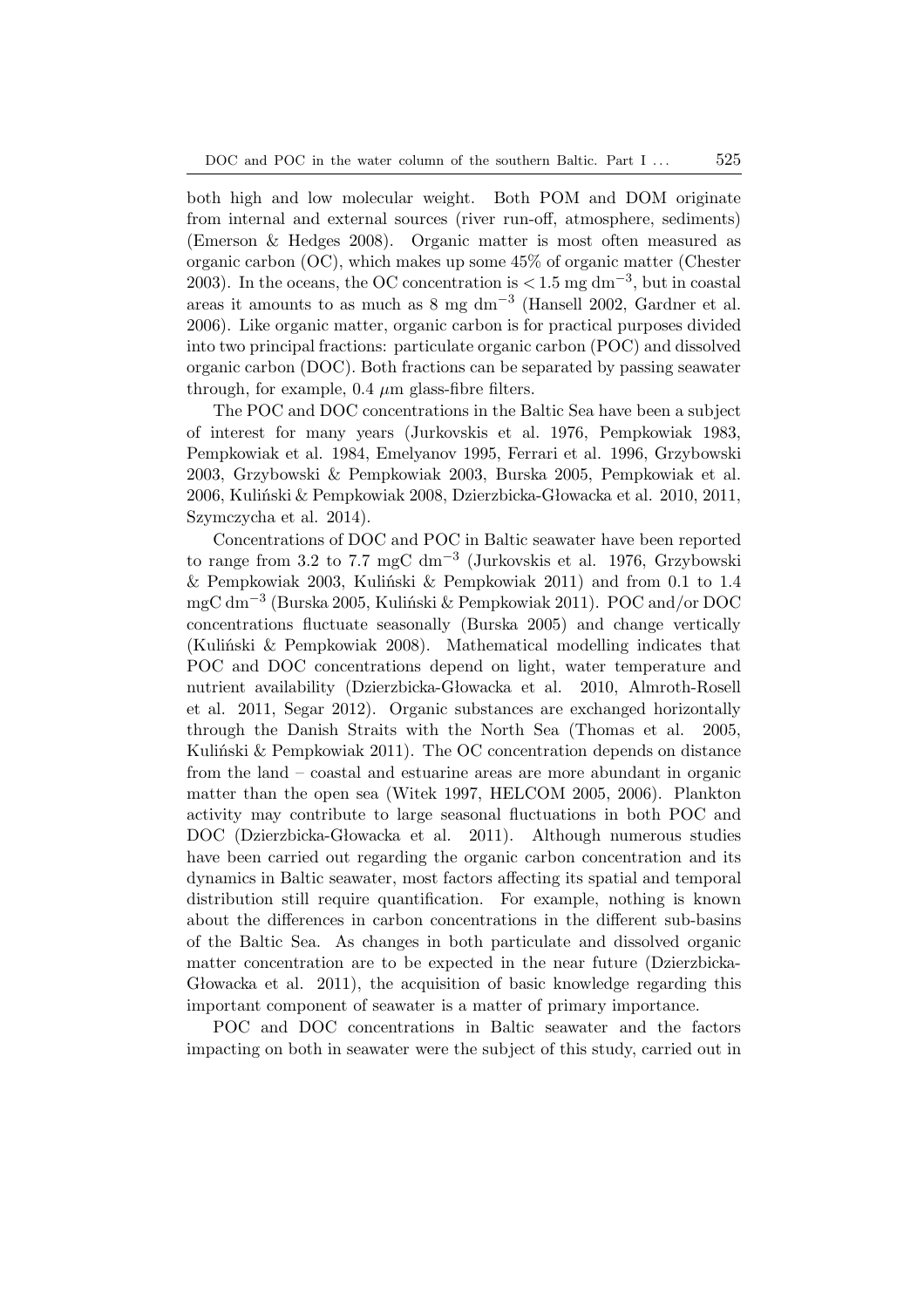the southern Baltic in the period 2009–2011. The following questions were addressed: 1) What is the dynamics of the DOC and POC components in the Baltic Sea? 2) Do the dynamics and concentrations of both components differ in the sub-basins of the Baltic Sea? 3) What factors influence POC and DOC concentrations? The answers obtained are given in this paper.

# **2. Material and methods**

# **2.1. Study area**

One of the largest brackish seas in the world, the Baltic Sea lies between latitude 54◦N and 66◦N and between longitude 10◦E and 30◦E. This inland shelf sea is flanked by the Scandinavian Peninsula in the north and the east, continental Europe in the south and the Danish islands in the west. It is connected with the North Sea by the shallow Danish Straits, and the Kattegat and Skagerrak. The salinity of the surface sea water layer in the Baltic Proper is ca 7.1. This is a consequence of the large freshwater runoff from the catchment area and the limited exchange of water with the North Sea. Other factors contributing to the low salinity are the abundant precipitation and the shallowness of the sea (average depth  $= 53.2$  m). The considerable inflow of nutrients from rivers and the atmosphere makes the Baltic one of the most productive marine ecosystems in the world. Occasional inflows of highly saline water masses from the North Sea lead to water stratification – the halocline lies at a depth of 70 m. The inflows also contribute to a north-eastward decrease in salinity (Hakanson 1991, Hagström 2001, Thomas et al. 2003, HELCOM 2005, 2006, 2007, Kuliński & Pempkowiak 2008, Uścinowicz 2011).

Baltic Sea water is vertically stratified. The upper layer has a constant salinity of ca 7.1 and the sub-halocline layer a salinity of 15 in the western Bornholm Deep and 10 in the central Gotland Deep. The salinity of the sub-halocline water in the Gdańsk Deep is ca 12. Both water layers are separated at 60–80 m depth by a halocline, which is defined as a water layer in which there is a distinct salinity (and density) gradient. Anoxic conditions, often reported under the halocline, are periodically improved by inflows of the well-oxygenated North Sea water masses (Voipio 1981, Kouts et al. 1993, Björck 1995, HELCOM 2007, The BACC Author Team 2008).

# **2.2. The geographical location of the sampling sites**

The research work described in this report is focused on three study sites located in the southern Baltic Sea (Figure 1)

- Gdańsk Deep (54◦50′N; 19◦17′E),
- Gotland Deep ( $57^{\circ}18'$ N;  $19^{\circ}53'$ E),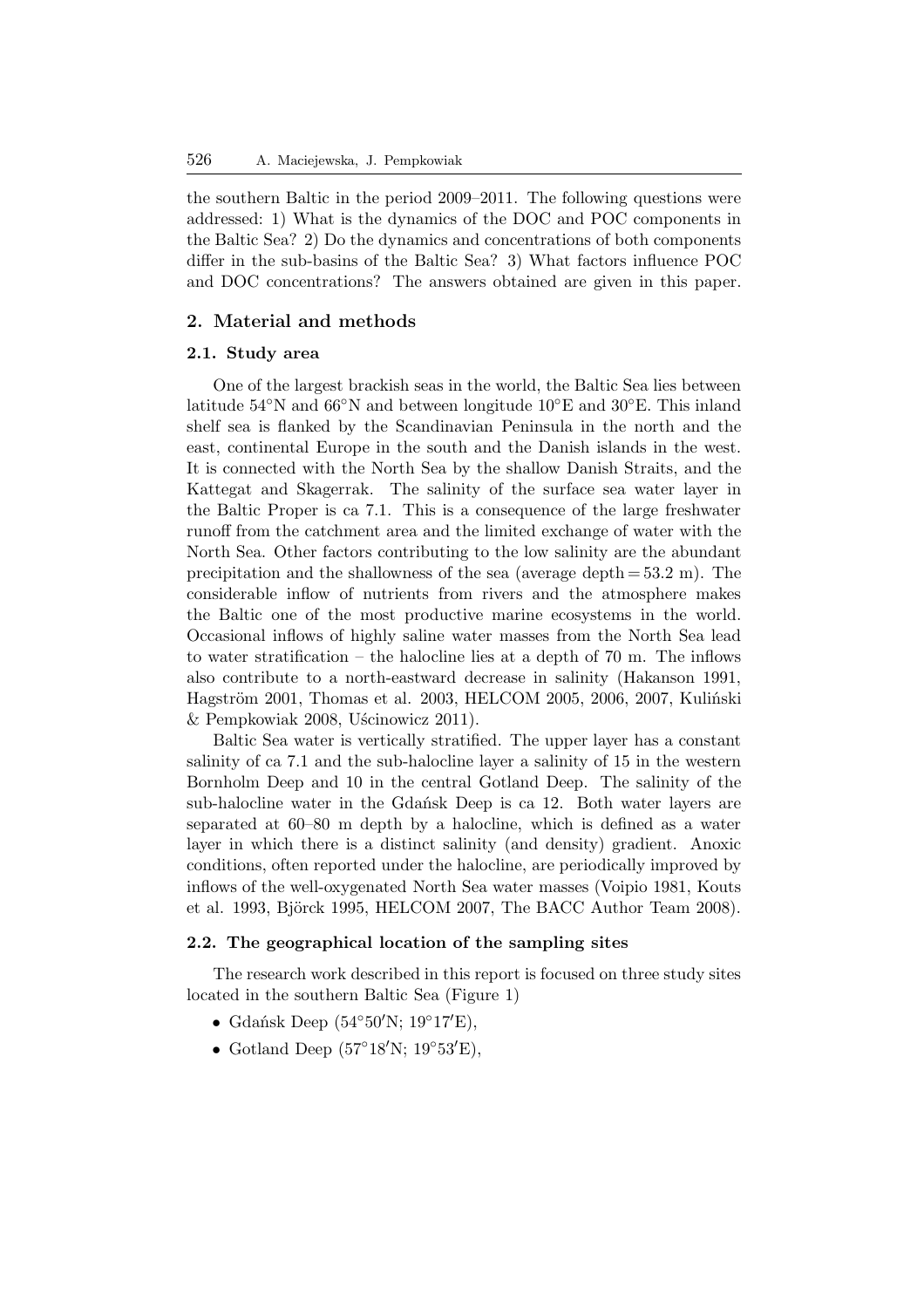• Bornholm Deep ( $55°10'$ N;  $15°53'E$ ).

These regions were selected mainly because the water column in each is stratified: a stable halocline separates the water column into an upper, well-oxygenated layer and a sub-halocline, oxygen-deficient water layer.

Moreover, the different hydrological settings of these areas – different distances from estuaries and the North Sea, differences in depths, and varying ranges of water temperature – could influence the POC and DOC concentrations there.

The water column at each site was sampled several times in the period 2009–2011. Weather permitting, water samples were collected from several depths selected according to the salinity profile at the time of sampling.



**Figure 1.** Location of the sampling stations

**Table 1.** Sampling coverage of the study areas

| Month     | Sampling frequency in the study areas (2009–2011) |              |               |  |  |  |  |
|-----------|---------------------------------------------------|--------------|---------------|--|--|--|--|
|           | Gdańsk Deep                                       | Gotland Deep | Bornholm Deep |  |  |  |  |
| March     | 2                                                 | 2            |               |  |  |  |  |
| April     | 3                                                 | 2            |               |  |  |  |  |
| May       | 2                                                 |              |               |  |  |  |  |
| June      | 2                                                 |              |               |  |  |  |  |
| July      |                                                   |              |               |  |  |  |  |
| August    |                                                   |              |               |  |  |  |  |
| September |                                                   |              |               |  |  |  |  |
| October   |                                                   |              |               |  |  |  |  |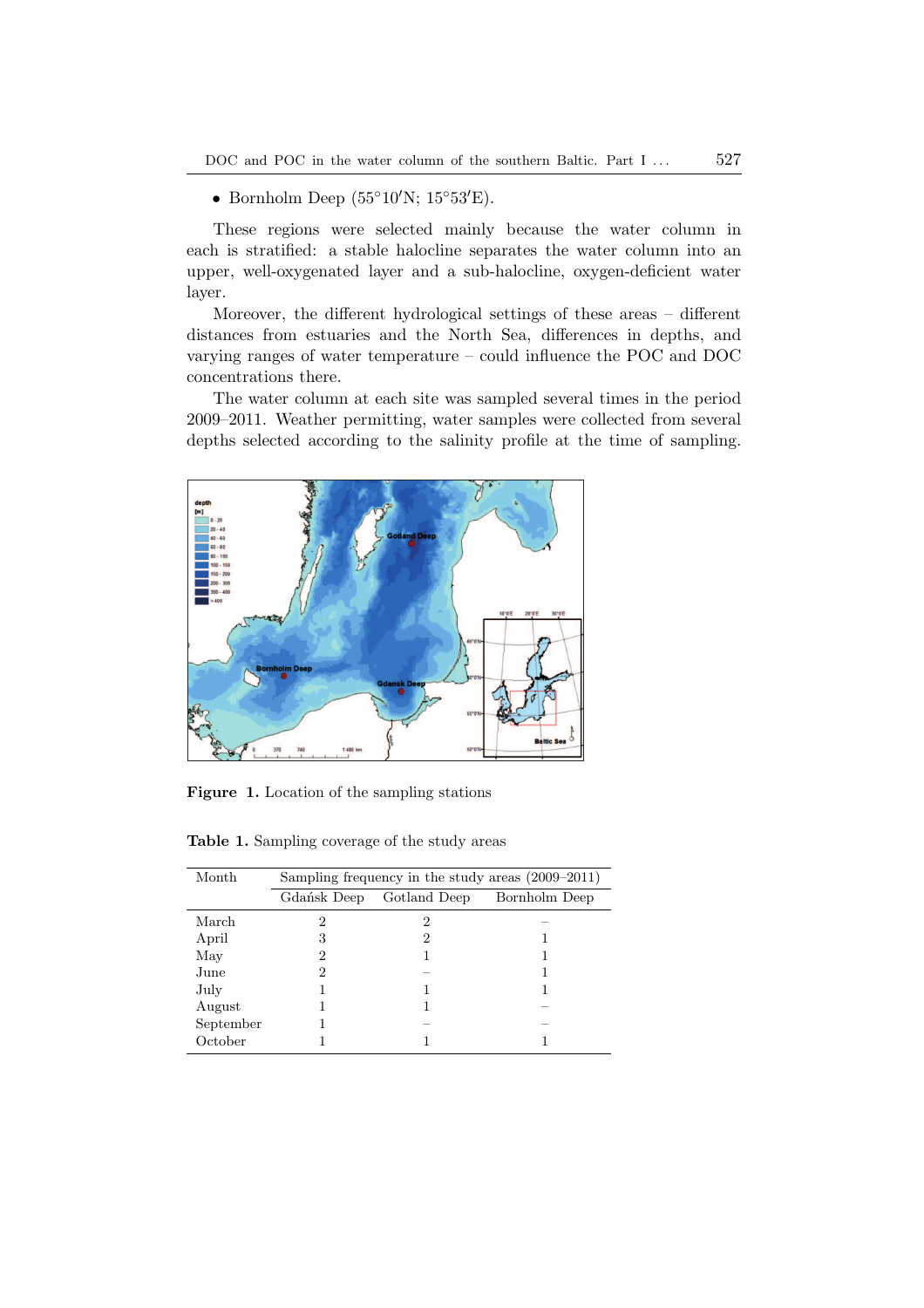The spatial and temporal coverage of the samplings is presented in Table 1. There were no cruises in January, February, November and December, so the average DOC and POC concentrations in the non-growing season given in this study may overestimate the actual ones.

#### **2.3. Analytical methods**

The seawater samples were collected in Niskin bottles during cruises of r/v 'Oceania', r/v 'Aranda' and r/v 'Alkor' between March 2009 and September 2011. The sampling schedule is presented in Table 1.

The measurements began with temperature and salinity using CTD Sea-Bird, 911-Plus. Throughout the manuscript salinity is given in Practical Salinity Units [PSU]. The depths of sampled layers were selected on the basis of temperature and salinity profiles. The pH of all the water samples was first measured using a WTW Multi 3400i pH meter. Concentrations of the following water constituents were also analysed: POC and DOC, chlorophyll *a* and phaeopigment *a*.

# **2.3.1. POC and DOC measurements**

Seawater (1500 ml) was collected and passed through pre-combusted and pre-weighed MN GF 5 (0.4  $\mu$ m pore size) glass fibre filters. The filters with the suspended matter were preserved at −20◦C until POC analysis on shore. In the laboratory the filters for POC analysis were dried at 60◦C for 24 h and weighed (0.001 mg accuracy). The filters were then homogenised in a ball mill. Part of each sample was weighed into a tin vessel, acidified with 0.1 ml 2M HCl to remove carbonates, and dried at  $90^{\circ}$ C for 24 h. The samples prepared in this way were analysed in a CHN elemental analyser (Flash EA 1112 Series) coupled with an IRMS Delta V Advantage/Conflo IV mass spectrometer using oxidation at 1020<sup>°</sup>C, followed by reduction over copper in a furnace at 680◦C. Quality control consisted of regular assessments of accuracy, precision and the analysis of blanks. Accuracy checks were carried out with the following reference materials: acetanilide and Lake Sediment Reference Material LKSD-1 and LKSD-4 (recovery =  $97\%$ ,  $n = 5$ ). The precision of POC measurements, given as the relative standard deviation (RSD), was based on the analysis of selected samples and the reference materials; RSD never exceeded  $2\%$   $(n=5)$ .

A fraction of the filtered seawater (30 ml) for DOC measurements was immediately placed in a 40 ml glass bottle and acidified with 150  $\mu$ l conc. HCl to remove carbonates. The samples prepared in this way were stored in a refrigerator at 5◦C until DOC analysis in a HyPerTOC analyser (Thermo Electron Corp.) using UV/persulphate oxidation and nondispersive infrared detection of the evolving  $CO<sub>2</sub>$ . Each sample was analysed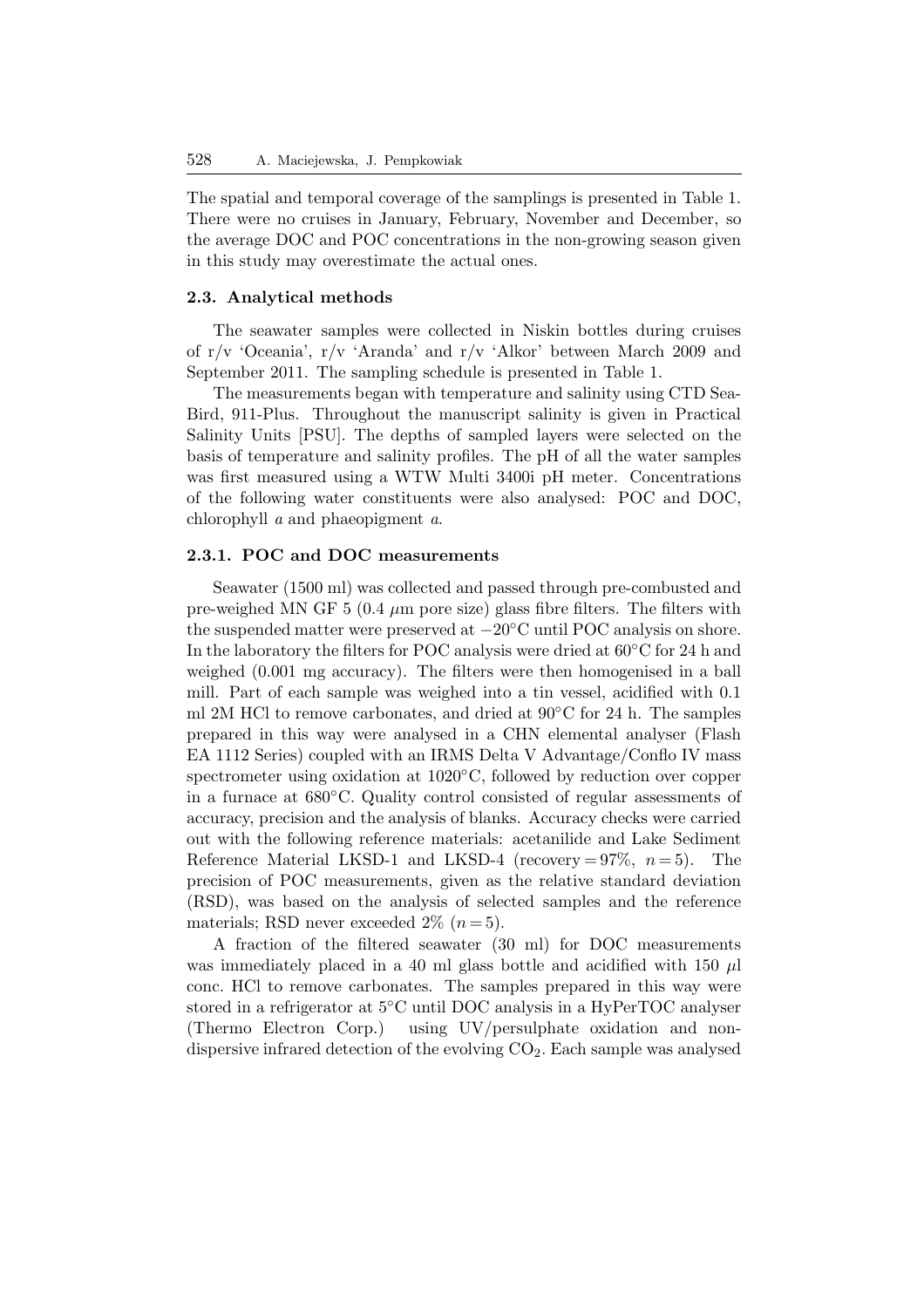in triplicate. DOC concentrations were calculated from a calibration curve obtained by analysing potassium hydrogen phthalate dissolved in North Atlantic water (Sargasso Sea, 3000 m depth, Hansell Laboratory, University of Miami) diluted five times with Milli Q water as matrix. All DOC results were corrected for blanks (details of the analytical procedure are given in Kuliński & Pempkowiak (2008)). Quality control consisted of regular analysis of blanks, as well as accuracy and precision checks, assured by reference material: North Atlantic water obtained from the Hansell Laboratory (recovery =  $95\%$ , precision characterised by RSD –  $4\%$ ,  $n = 5$ ).

#### **2.3.2. Chlorophyll** *a* **and phaeopigment** *a* **measurements**

Some 500 ml of seawater for chlorophyll *a* and phaeopigment *a* measurements were passed through MN GF 5 (0.4  $\mu$ m pore size) glass fibre filters (immediately after collection) and the filters deep frozen at  $-80^{\circ}$ C until analysis. In the laboratory, before the spectrophotometric analysis, samples were extracted using 90% acetone according to the procedure developed by Parsons (1966). Chlorophyll *a* and phaeopigment *a* concentrations were calculated using the Lorentz (1967) formulas.

#### **3. Results**

# **3.1. DOC and POC concentrations in the study areas (geographical and vertical variabilities)**

The DOC  $\left[\text{mg dm}^{-3}\right]$  and POC  $\left[\text{mg dm}^{-3}\right]$  concentrations in four vertical layers are summarised in Table 2.

Four vertical layers were selected based on the downward salinity changes in the seawater column (Figure 2): surface layer (low salinity), subsurface layer (low salinity), halocline water layer (salinity gradient) and sub-halocline water layer (the highest salinity).

The highest concentrations of both POC and DOC were measured in the surface layer and the halocline layer (Table 2). The former layer contains well-mixed and well-oxygenated water, in which the intensity of phytoplankton activity is at its highest (Stedmon et al. 2007). The halocline layer is characterised by a salinity and density gradient, where the increasing density slows down the sedimentation rate of organic-rich suspended matter. The lowest concentrations of organic carbon were measured in the subhalocline layer, below 80 m, where the former North Sea water persists. The North Sea water has much lower DOC and POC concentrations than Baltic Sea water (Kuliński & Pempkowiak 2011).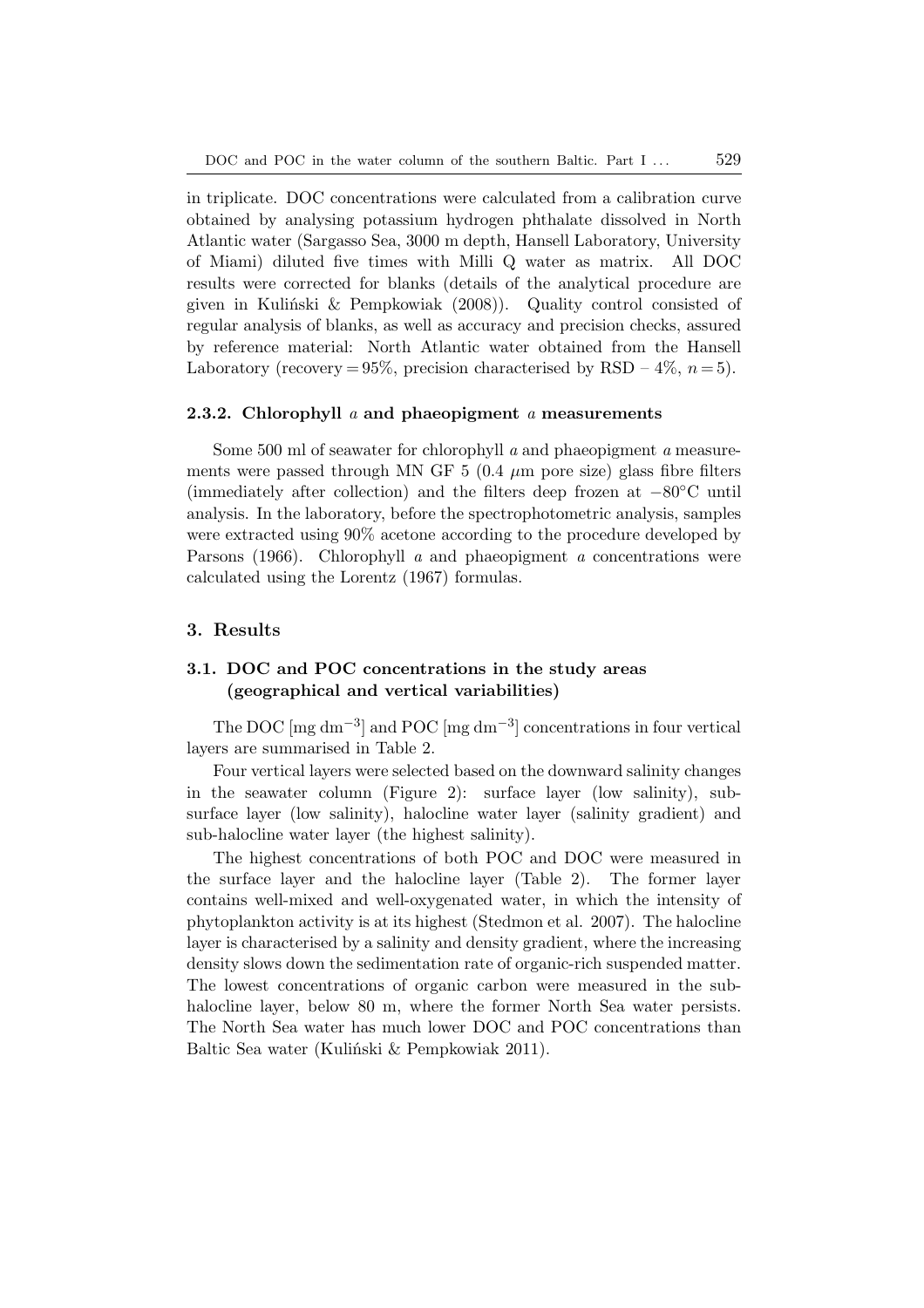| Seawater                                     | Maciejewska,<br>Study area |                                          |                                          |                   |                                          |                                                 |                   |                                 |                                                 |  |  |  |
|----------------------------------------------|----------------------------|------------------------------------------|------------------------------------------|-------------------|------------------------------------------|-------------------------------------------------|-------------------|---------------------------------|-------------------------------------------------|--|--|--|
| layer                                        | Gdańsk Deep                |                                          |                                          | Gotland Deep      |                                          |                                                 | Bornholm Deep     |                                 |                                                 |  |  |  |
|                                              | No. of<br>samples          | DOC<br>$\left[\text{mgC dm}^{-3}\right]$ | POC<br>$\left[\text{mgC dm}^{-3}\right]$ | No. of<br>samples | DOC<br>$\left[\text{mgC dm}^{-3}\right]$ | <b>POC</b><br>$\left[\text{mgC dm}^{-3}\right]$ | No. of<br>samples | DOC<br>$[mgC dm^{-3}]$          | <b>POC</b><br>$\left[\text{mgC dm}^{-3}\right]$ |  |  |  |
| surface layer<br>$(0-5$ m)                   | 31                         | $\boldsymbol{4.92\pm1.42}$               | $\mathbf{0.73} \pm \mathbf{0.4}$         | 16                |                                          | $4.33 \pm 0.89$ $0.51 \pm 0.38$                 | 16                | $4.84 \pm 0.89$                 | $0.59\pm0.34$                                   |  |  |  |
| 'middle' layer<br>$(6-59 \text{ m})$         | 67                         |                                          | $4.85 \pm 0.61$ $0.32 \pm 0.15$          | 33                |                                          | $4.28 \pm 0.71$ $0.24 \pm 0.10$                 | 34                | $\boldsymbol{4.73\pm0.85}$      | $0.30\pm0.17$                                   |  |  |  |
| halocline<br>$(60-80 \text{ m})$             | 21                         |                                          | $5.15 \pm 1.00$ $0.51 \pm 0.31$          | 13                | $5.05 \pm 1$                             | $0.27\pm0.11$                                   |                   | no measurements no measurements |                                                 |  |  |  |
| subhalocline<br>$(> 80 \text{ m})$           | 15                         |                                          | $3.91 \pm 0.82$ $0.21 \pm 0.09$          | 14                |                                          | $3.92 \pm 0.49$ $0.14 \pm 0.07$                 |                   | no measurements no measurements |                                                 |  |  |  |
| average<br>concentrations<br>of all samples  | 133                        |                                          | $4.64 \pm 1.16$ $0.37 \pm 0.33$          | 76                | $\textbf{4.2} \pm \textbf{0.98}$         | $\textbf{0.25} \pm \textbf{0.23}$               | 50                | $\bf 4.63\pm0.82$               | $0.35\pm0.24$                                   |  |  |  |
| range of<br>concentrations<br>in all samples | 133                        | $2.73 - 8.24$                            | $0.05 - 1.40$                            | 76                | $2.58 - 7.25$                            | $0.05 - 1.40$                                   | 50                | $2.38 - 5.89$                   | $0.07 - 1.31$                                   |  |  |  |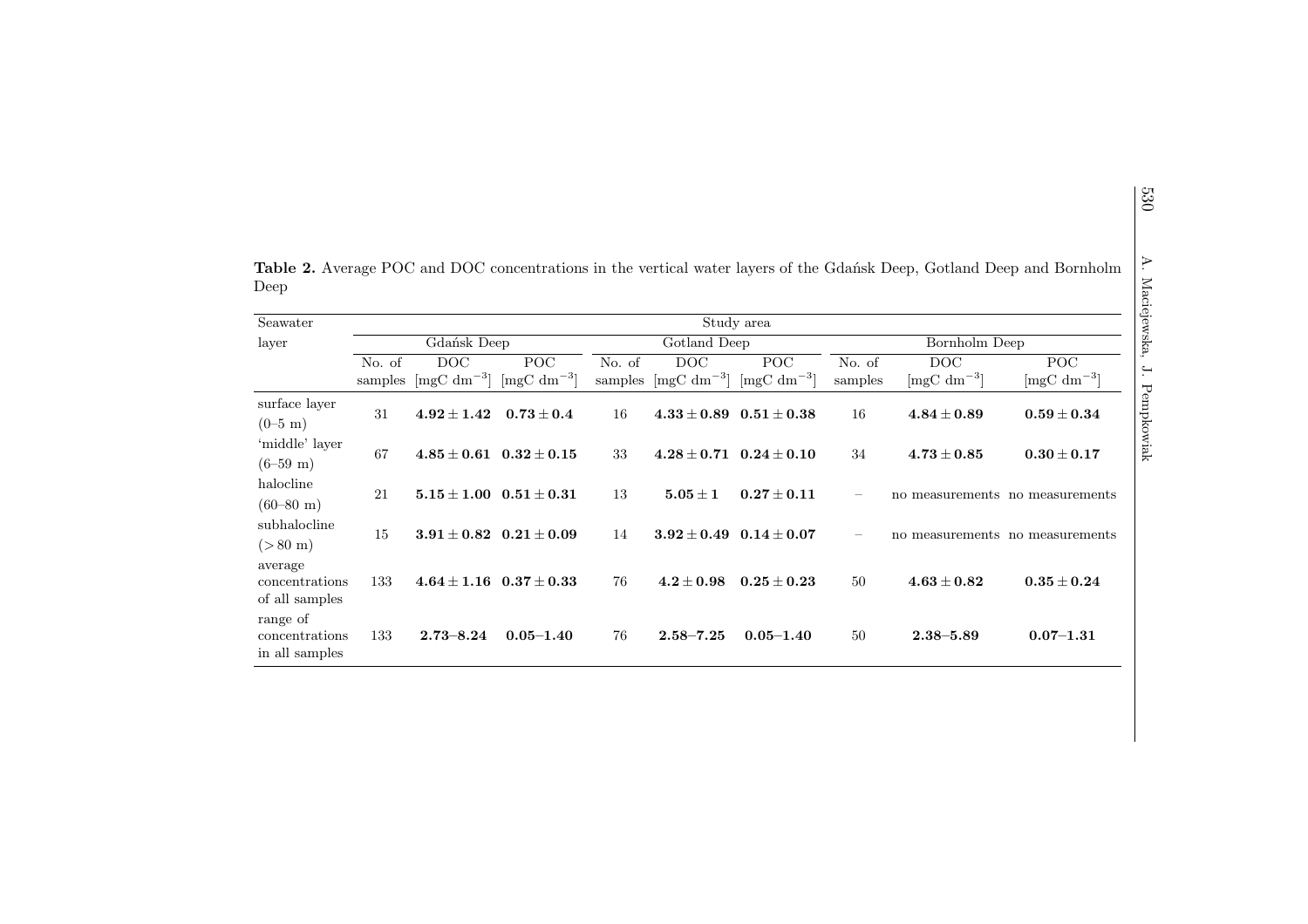

**Figure 2.** Relationship between salinity and depth (for all samples)

The concentrations of both DOC and POC in the successive layers at the study sites varied in broad, overlapping ranges, whereas the average concentrations were most often different. To establish the statistical significance of the differences, ANOVA (the Kruskal-Wallis test) was performed. It was assumed that if  $p < 0.05$  ( $p < 0.05$ ) the differences were statistically significant. The results show that the average concentrations of both DOC  $(p=0.002)$  and POC  $(p=0.007)$  in the three study areas differ in a statistically significant manner (Table 3). Thus, it may be concluded that statistically significant geographical differences of both DOC and POC concentrations occur in the vertical profile.

Strangely enough, there are no statistically significant differences of either DOC or POC concentrations in the surface water layers of the investigated areas (Table 3; DOC:  $p = 0.078$ , POC:  $p = 0.169$ ). This may be an artifact caused by the timing of sampling and/or of primary productivity, a recognised source of DOC and POC. The average concentration recorded in the Gotland Deep (Table 2) is clearly lower than in the Gdańsk and Bornholm Deeps. This can be attributed to the different geographical positions of the deeps: the Gotland Deep lies far away from the estuaries of big rivers. Thus, phytoplankton activity, supported by nutrients discharged from land, is less intensive there. Phytoplankton activity is thought to be an important source of organic carbon to seawater (Kuliński & Pempkowiak 2008). The results from the sub-surface layer show that there is a statistically significant difference  $(p=0.001)$  only in DOC concentrations, in contrast to the results from the halocline  $(p = 0.001)$ and the deep water  $(p=0.001)$  layers, where only the difference in POC concentrations is statistically significant, probably because of the differing density gradient (halocline) or the reduced sedimentation rate of organic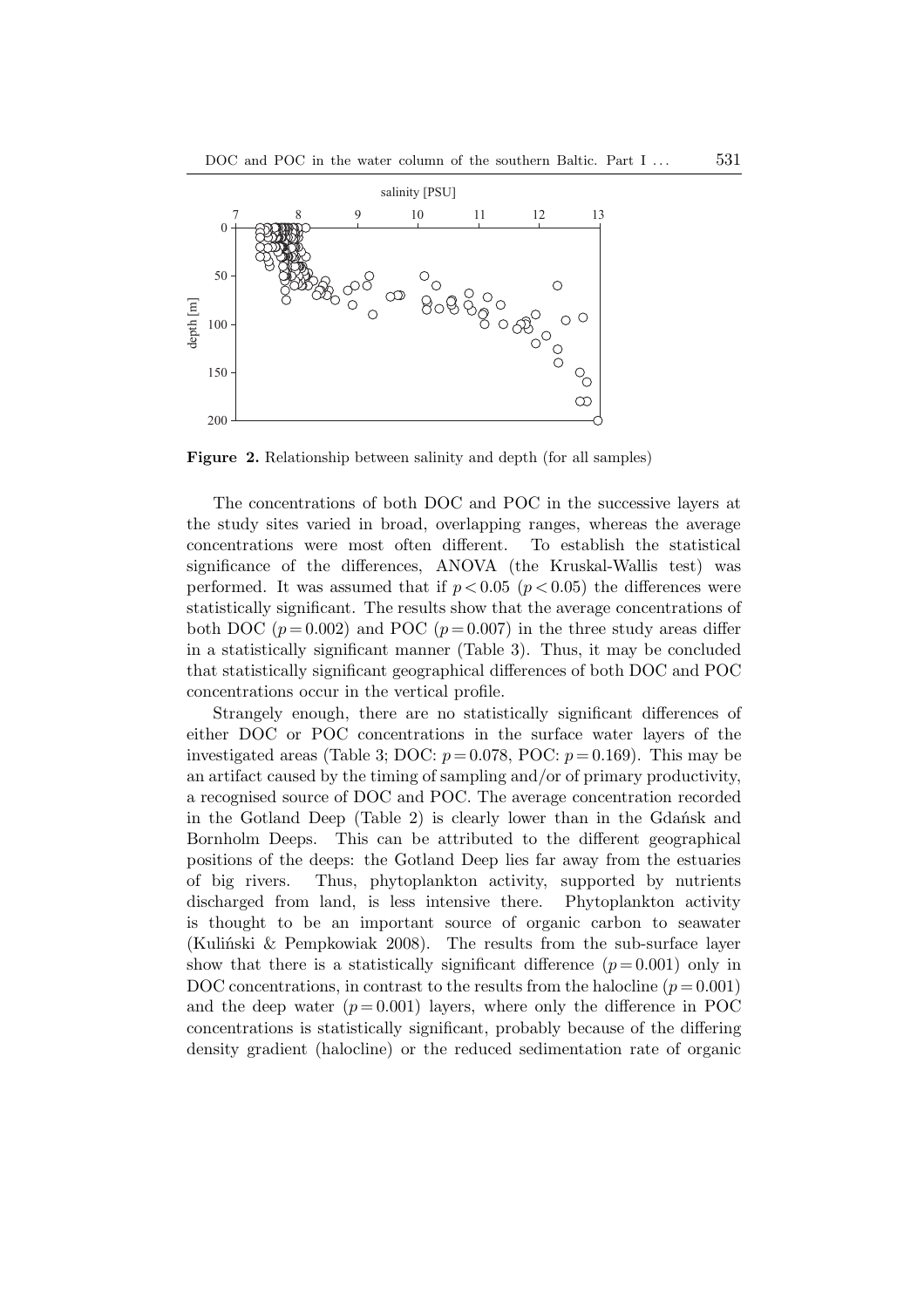**Table 3.** The ANOVA (Kruskal-Wallis test) results (*p*-values) performed on data sets comprising POC and DOC concentrations from the Gdańsk Deep, Gotland Deep and Bornholm Deep

| Seawater layer/season | $p$ -value; statistically significant |           |  |  |  |  |
|-----------------------|---------------------------------------|-----------|--|--|--|--|
|                       | values are underlined (between the    |           |  |  |  |  |
|                       | Gdańsk, Gotland and Bornholm          |           |  |  |  |  |
|                       | Deeps)                                |           |  |  |  |  |
|                       | $_{\text{DOC}}$                       | POC       |  |  |  |  |
| all samples           | $\,0.002\,$                           | $0.007\,$ |  |  |  |  |
| surface layer         | 0.078                                 | 0.169     |  |  |  |  |
| $(0-5 \; \mathrm{m})$ |                                       |           |  |  |  |  |
| 'middle' layer        |                                       |           |  |  |  |  |
| $(6-59 \text{ m})$    | 0.001                                 | 0.500     |  |  |  |  |
| halocline             |                                       |           |  |  |  |  |
| $(60 - 80$ m)         | 0.680                                 | 0.001     |  |  |  |  |
| subhalocline          |                                       |           |  |  |  |  |
| $(> 80 \text{ m})$    | 0.590                                 | 0.001     |  |  |  |  |
| growing               |                                       |           |  |  |  |  |
| season <sup>*</sup>   | $\boldsymbol{0.003}$                  | 0.020     |  |  |  |  |
| non-growing           |                                       |           |  |  |  |  |
| season <sup>*</sup>   | 0.285                                 | 0.403     |  |  |  |  |

∗ See Table 4 for characteristics of DOC and POC concentrations in the growing and non-growing seasons.

particles (deep-water layer). There are also pronounced, statistically significant differences between the three study areas in the growing season (April–October) (Table 3: DOC:  $p=0.003$ , POC:  $p=0.020$ ), unlike the results in the non-growing season (DOC:  $p = 0.285$ , POC:  $p = 0.403$ ).

It follows from the statistical evaluation that there are both horizontal (geographical) and vertical (in the water column) differences in DOC and POC concentrations in the Baltic Proper. It must be borne in mind that the average carbon levels at a given location and in a given layer are based on a number of results collected in different years and seasons. Therefore, dependences of carbon concentrations on depth in the study areas better represent the actual distribution of organic matter. Relevant examples are presented in Figure 3.

## **3.2. Vertical variability of DOC and POC concentrations**

The DOC and POC profiles show a steady decrease in concentrations from the surface to the sub-halocline water layer. The highest levels of both DOC and POC in the surface layer are caused by intensive primary production. The POC concentration peaks at 60 m depth (Gdańsk Deep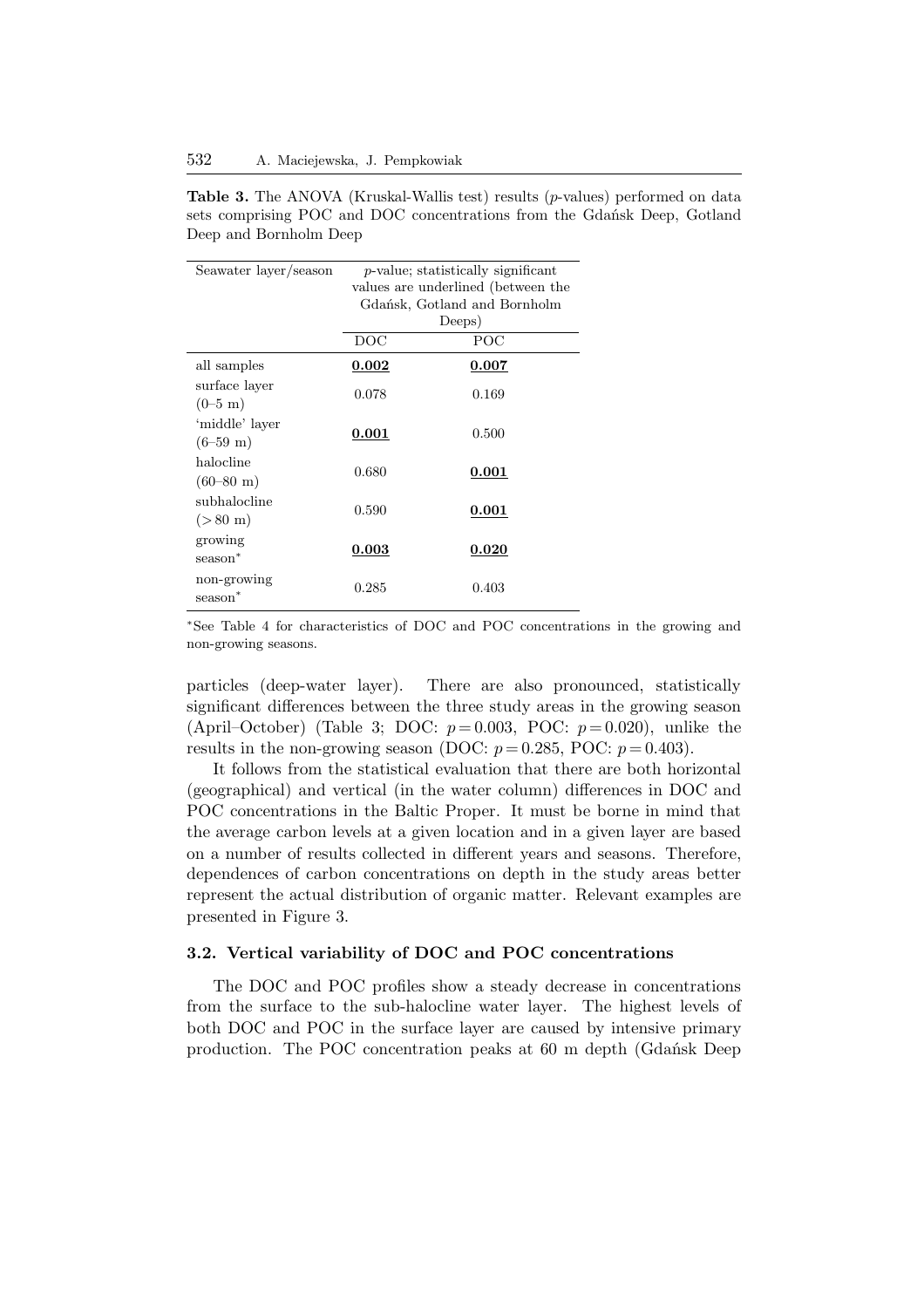

**Figure 3.** Vertical profiles of a) DOC [mg dm<sup>-3</sup>] and b) POC [mg dm<sup>-3</sup>] concentrations in the Gdańsk Deep, Gotland Deep and Bornholm Deep in April 2010

and Gotland Deep, Figure 3b) are caused by the density gradient in the halocline; organic-rich suspended matter falls at a slower rate in this layer, hence the higher POC concentrations there. Just above the bottom the DOC concentration increases slightly (Gdańsk Deep, Figure 3a). This may be caused by decomposition of POC residing on the sediment surface (Pempkowiak et al. 1984, Leipe et al. 2011), and/or by the diffusion of DOC from interstitial water (Kuliński & Pempkowiak 2011). The highest concentration of DOC recorded in the vertical profile of the Gdańsk Deep, may be due to the proximity of the Vistula river mouth. The highest POC concentration in the surface layer over the Gotland Deep can be attributed to the very recent phytoplankton bloom. The result is substantiated by the DOC concentrations that are still rather low there and the steep downward gradient of POC concentrations.

# **3.3. Seasonal variability of DOC and POC concentrations**

The seasonal average (growing and non-growing seasons) DOC and POC concentrations are presented in Table 4.

Concentrations of both DOC and POC in the growing season are much higher than in the non-growing season at each of the sampling stations. This can be attributed to intensive primary production caused by high phytoplankton activity related to high concentrations of nutrients from different sources (river run-off and atmospheric deposition), elevated temperature and abundant solar radiation (Stedmon et al. 2007, Segar 2012, Maric et al. 2013) This is in agreement with the results of earlier studies indicating phytoplankton as the most important source of organic carbon in seawater (Hagström et al. 2001, Dzierzbicka-Głowacka et al. 2010). Other factors may also influence DOC and POC concentrations. These include the sloppy feeding of zooplankton or river runoff (Kuliński & Pempkowiak 2008).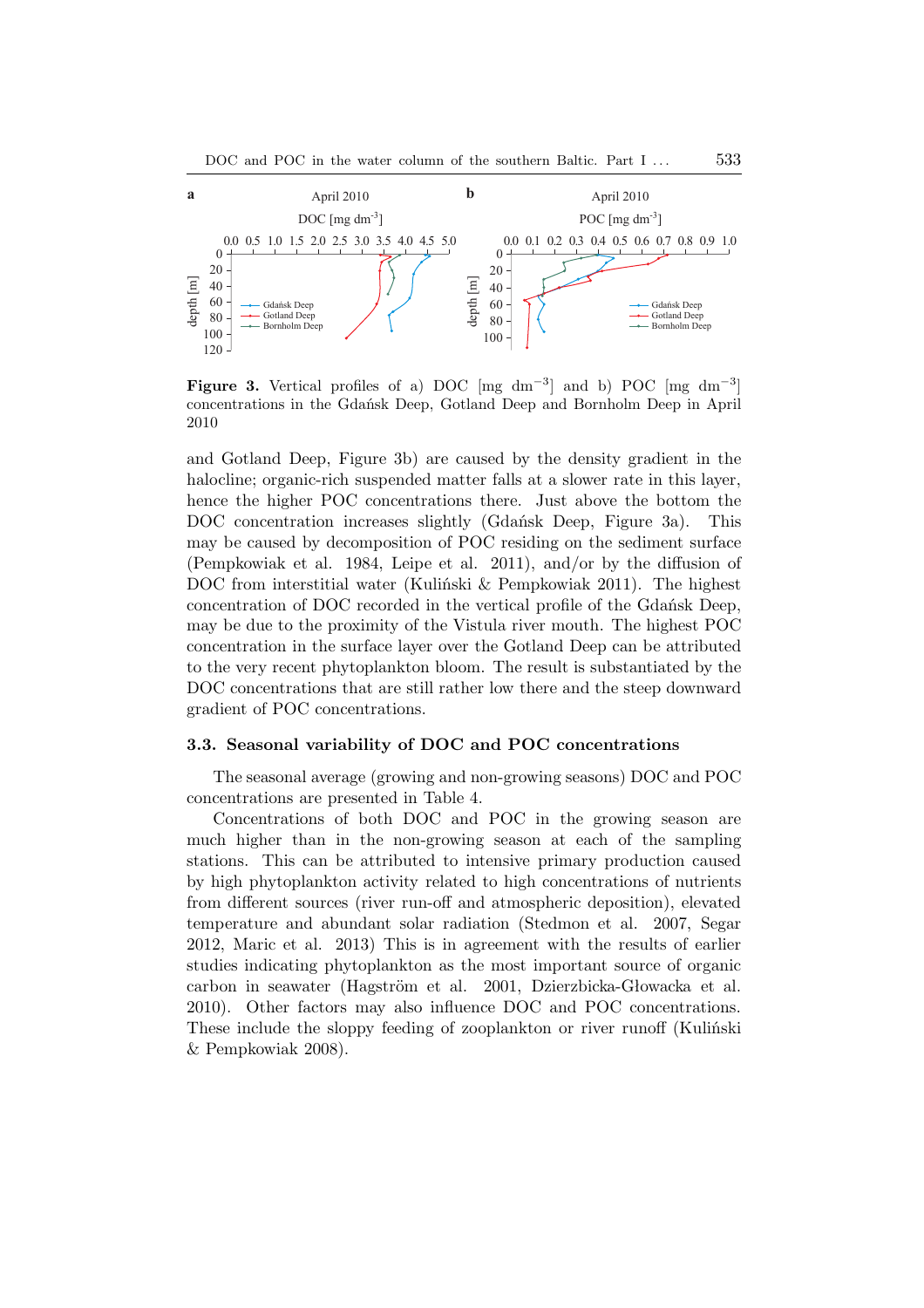|                               |                   |                   | Gotland Deep and the Bornholm Deep in 2009–2011 |                                                 |                   |                                          |                                                 |                                         |                                          | <b>Table 4.</b> Average POC and DOC concentrations in the growing and non-growing seasons recorded in the Gdańsk Deep, the |
|-------------------------------|-------------------|-------------------|-------------------------------------------------|-------------------------------------------------|-------------------|------------------------------------------|-------------------------------------------------|-----------------------------------------|------------------------------------------|----------------------------------------------------------------------------------------------------------------------------|
| Season                        |                   |                   |                                                 |                                                 |                   | Study area                               |                                                 |                                         |                                          |                                                                                                                            |
|                               |                   |                   | Gdańsk Deep<br>$(133 \text{ samples})$          |                                                 |                   | Gotland Deep<br>$(76 \text{ samples})$   |                                                 | Bornholm Deep<br>$(50 \text{ samples})$ |                                          |                                                                                                                            |
|                               |                   | No. of<br>samples | DOC.<br>$\left[\text{mgC dm}^{-3}\right]$       | <b>POC</b><br>$\left[\text{mgC dm}^{-3}\right]$ | No. of<br>samples | DOC<br>$\left[\text{mgC dm}^{-3}\right]$ | <b>POC</b><br>$\left[\text{mgC dm}^{-3}\right]$ | No. of<br>samples                       | DOC<br>$\left[\text{mgC dm}^{-3}\right]$ | POC<br>$\left[\text{mgC dm}^{-3}\right]$                                                                                   |
| growing<br>season             | surface<br>layer  | 19                | $5.22 \pm 0.81$                                 | $1.15 \pm 0.44$                                 | 10                | $4.64 \pm 0.79$                          | $0.77 \pm 0.39$                                 | 9                                       | $5.14 \pm 0.93$                          | $0.91 \pm 0.49$                                                                                                            |
|                               | sub-<br>halocline | 9                 | $4.13 \pm 0.95$                                 | $0.26 \pm 0.11$                                 | 8                 | $4.05 \pm 0.99$                          | $0.18 \pm 0.09$                                 |                                         |                                          |                                                                                                                            |
| non-growing surface<br>season | layer             | 12                | $4.62 \pm 0.54$                                 | $0.31 \pm 0.17$                                 | 6                 | $4.02 \pm 0.39$                          | $0.25 \pm 0.14$                                 | 7                                       | $4.54 \pm 0.71$                          | $0.27 \pm 0.19$                                                                                                            |
|                               | sub-<br>halocline | 6                 | $3.69 \pm 0.49$                                 | $0.16 \pm 0.07$                                 | 6                 | $3.79 \pm 0.33$                          | $0.10 \pm 0.06$                                 |                                         |                                          |                                                                                                                            |

534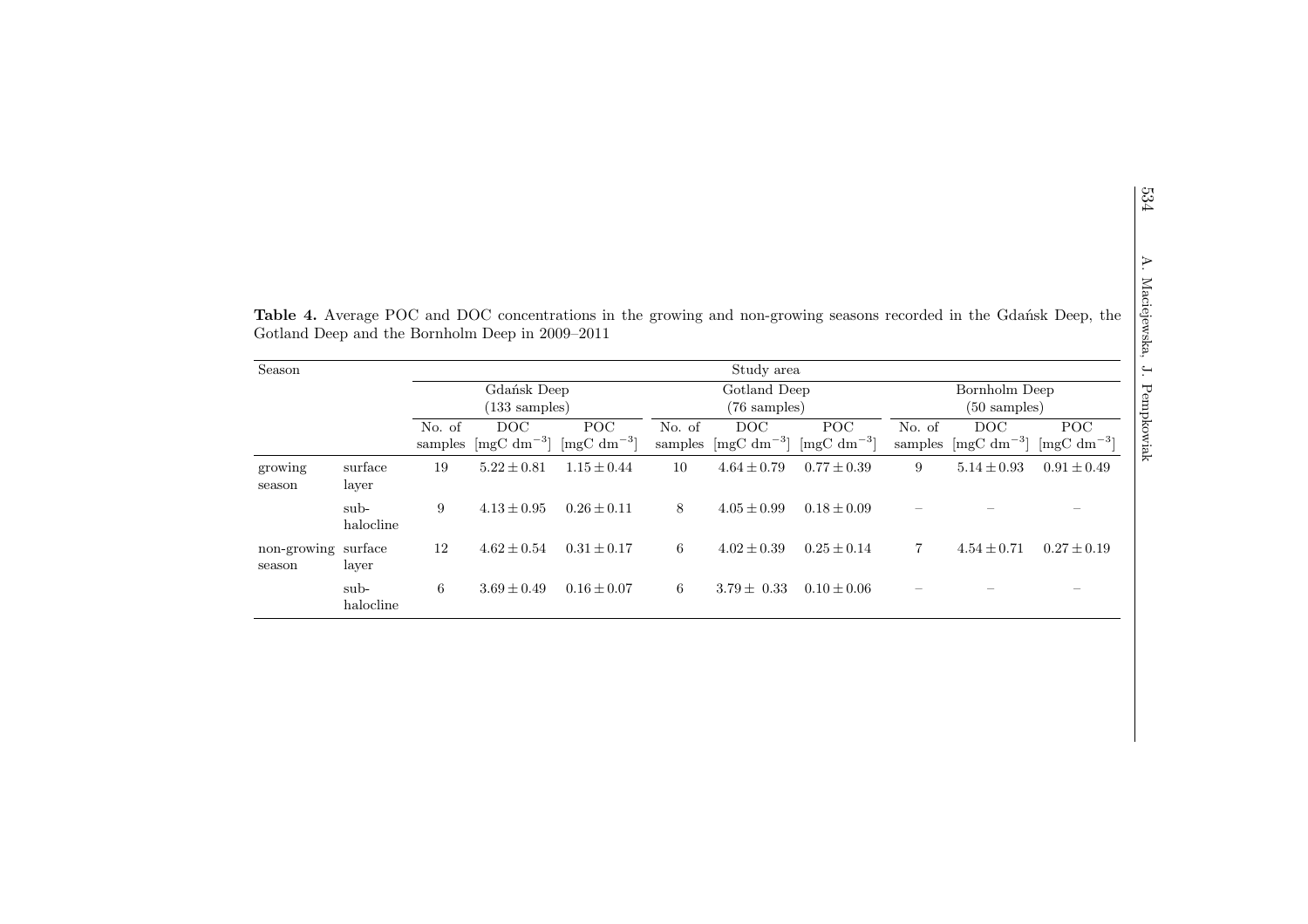The lowest average concentration of DOC and POC noted in the Gotland Deep in the growing season (compared to the Gdańsk Deep and the Bornholm Deep) may be due to the already mentioned different geographical position (northernmost) leading to a later start of the growing season. The differences between the study areas proved to be statistically significant in the growing period (Table 3; DOC:  $p = 0.003$ , POC:  $p = 0.02$ ), in contrast to the non-growing period, when the differences were statistically insignificant (DOC:  $p = 0.285 > 0.05$ , POC:  $p = 0.403 > 0.05$ ). This substantiates the overall conclusion that a pool of resistant organic substances occurs in the southern Baltic (average values for non- growing season are: surface DOC  $\sim$  4.4 mg dm<sup>-3</sup>, sub-halocline DOC  $\sim$  3.7 mg dm<sup>-3</sup>; surface POC  $\sim$  0.3 mg dm<sup>-3</sup>, sub-halocline POC ~0.1 mg dm<sup>-3</sup>) throughout the year. In the growing season fresh, labile organic matter is supplied to the system. This increases concentrations of organic matter (average values for the growing season are: surface DOC  $\sim 5.0$  mg dm<sup>-3</sup>; sub-halocline DOC  $\sim 4.1$ mg dm<sup>-3</sup>; surface POC ~0.9 mg dm<sup>-3</sup>, subsurface POC ~0.2 mg dm<sup>-3</sup>) with labile substances (Table 4). As soon as the supply is terminated, the labile organic matter is mineralised. This leaves the pool of resistant organic matter in the period late November–mid-April. Then the cycle commences again.

The seasonal dynamics of both DOC and POC concentrations (based on Gdańsk Deep results) is quite well developed, as can be seen in Figure 4. DOC and POC profiles (Figure 4) indicate (in the surface layer): residual (DOC: 3.4 mg dm−<sup>3</sup> ; POC: 0.1 mg dm−<sup>3</sup> ) concentrations in March; the highest concentrations (close to 6.5 mg dm<sup>-3</sup> – DOC; and 1 mg dm<sup>-3</sup> – POC) in May and again smaller concentrations (DOC: 4.5 mg dm<sup>−3</sup>; POC: 0.2 mg dm−<sup>3</sup> ) in October. The March vertical DOC and POC profiles show the smallest concentrations and almost no vertical gradient. This can be attributed to the lack of biological activity (the temperature at the time of sampling was in the range  $3-5\degree C$ ). Stable concentrations in the surface water layer can be explained as resulting from intensive vertical mixing, while low concentrations in the sub-halocline layer can be explained by small DOC and POC concentrations in the North Sea water that had entered the Baltic and had formed the dense, sub-halocline water layer (Thomas et al. 2005, Maar 2011). DOC and POC concentrations in May are much larger throughout the water profile, with high concentrations in the surface layer caused by phytoplankton activity and freshwater runoff rich in organic matter. The increase of both DOC and POC concentrations between March and May clearly shows that the fresh dissolved and suspended organic matter, originating from biological activity and river runoff, substantially increase DOC and POC concentrations. The decrease in DOC and POC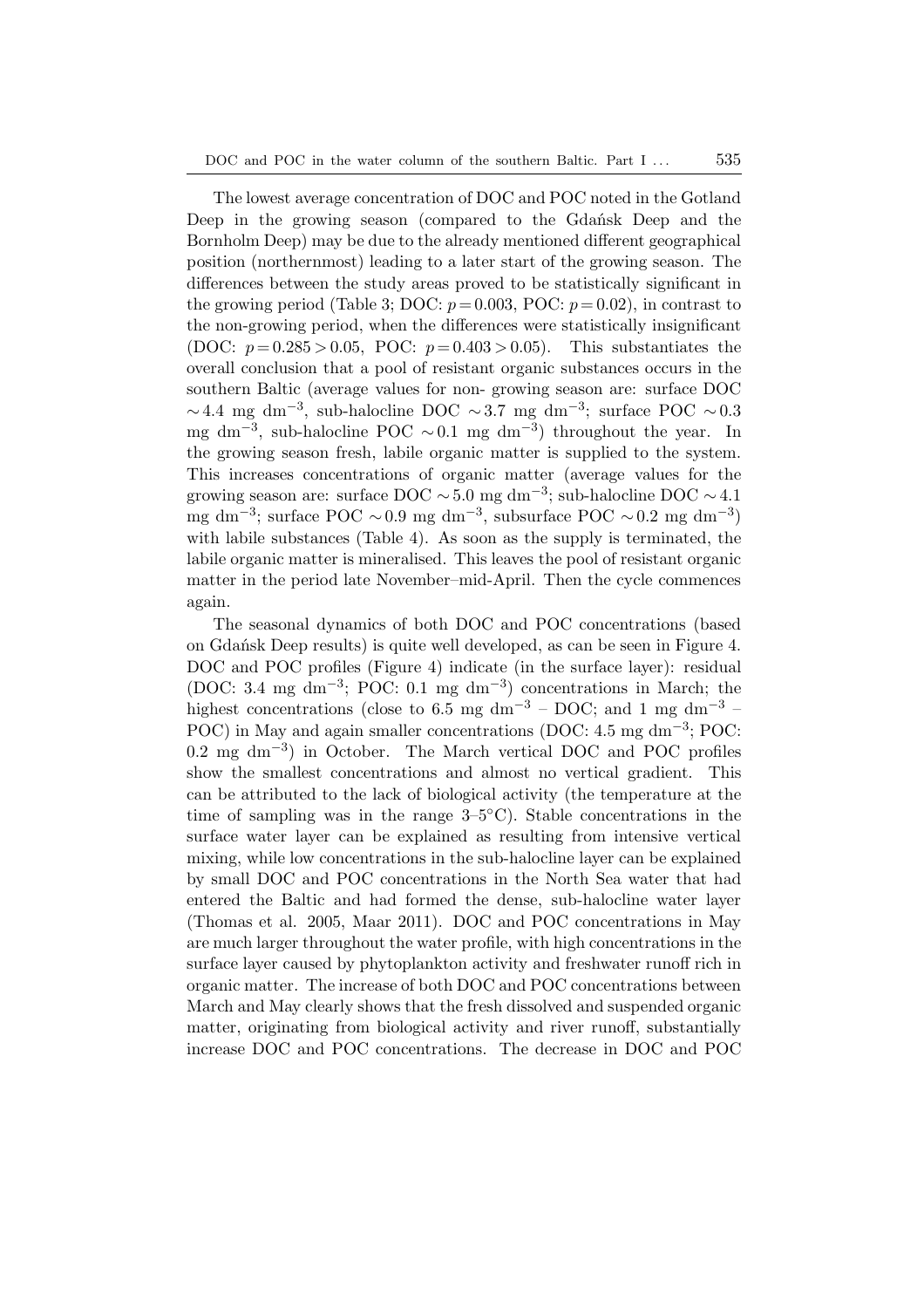

**Figure 4.** Vertical profiles of a) DOC [mg dm<sup>-3</sup>] and b) POC [mg dm<sup>-3</sup>] concentrations in the Gdańsk Deep in March, May and October



**Figure 5.** Variability of a) DOC and b) POC concentrations in the annual cycle in the Gdańsk Deep in 2009–11

concentrations from May to October and from the surface downwards to the bottom are the result of decreased phytoplankton activity – the dominant source of organic carbon in seawater (Hagström et al. 2001). Similar profiles and dependences that lead to the same conclusions were observed in the Gotland Deep and the Bornholm Deep.

Obviously, there are numerous factors that influence the intensity and timing of carbon sources and sinks in the course of a year. Thus, it is difficult to expect seasonal fluctuations of both DOC and POC that begin and terminate precisely at the same time. This variability is illustrated by the data presented in Figure 5. Nevertheless, the strong seasonal dependence of carbon concentrations is evident. Seasonal changes are best developed in the case of POC concentrations in the surface water layer (Figure 5). Few changes are observed in the sub-halocline layer. This can be attributed to the bloom of phytoplankton. Seasonal changes are also clearly evident in the dependence of DOC concentration on time in the course of a year (Figure 5). In the non-growing season, DOC concentrations do not exceed 3.5 mg dm<sup>-3</sup> while in the growing season they reach as much as  $8.2$ mg dm−<sup>3</sup> . This supports the conclusion that here are two pools of dissolved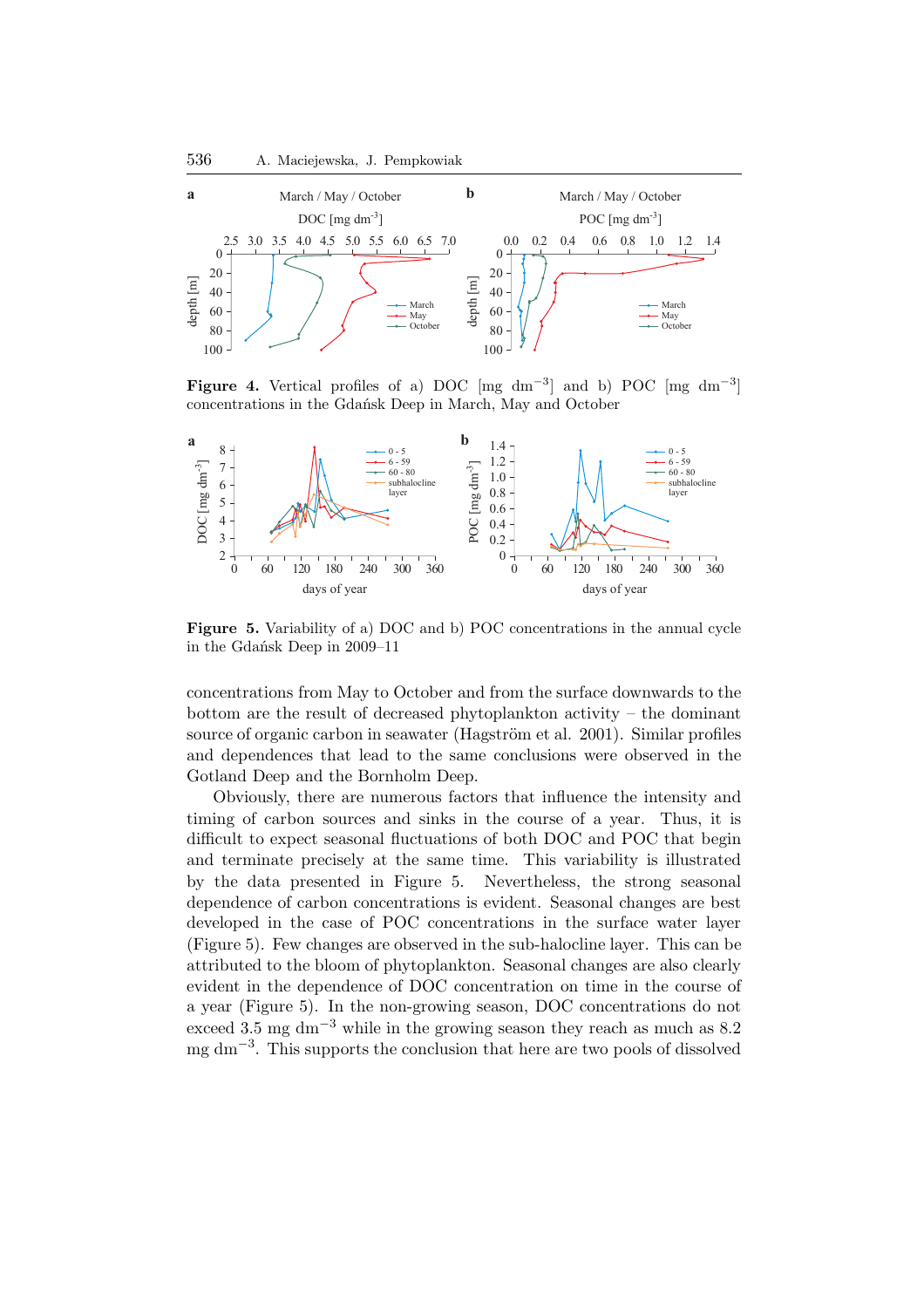organic substances, labile and resistant to biochemical oxidation. The labile fraction of DOC is supplied to seawater in the period of intensive primary production, whereas the stable form persists in seawater throughout the year.

Fluctuations of DOC and POC in Baltic seawater were reported by Jurkovskis et al. (1976), Pempkowiak et al. (1984), Grzybowski & Pempkowiak (2003), Burska (2005) and Woźniak (2014), while Kuliński & Pempkowiak (2008) suggested the existence of two DOC fractions of varying biochemical stability.

## **3.4. Factors influencing DOC and POC concentrations**

It has been speculated throughout this text that both DOC and POC concentrations are influenced by the activity of plankton. The idea is firmly established in the literature (Thomas  $&$  Schneider 1999, Hagström et al. 2001, Stoń et al. 2002, Doney et al. 2003, Thomas et al. 2005, Sarmiento & Gruber 2006, Segar 2012). Also zooplankton can influence organic carbon concentrations in seawater (Dzierzbicka-Głowacka et al. 2011). The abundance of plankton can be approximated by proxies: chlorophyll *a*, phaeopigment *a* (Bianchi et al. 1996, Meyer-Harms & von Bodungen 1997, Wasmund & Uhlig 2003, Collos et al. 2005), while the phytoplankton activity influences the pH of seawater (Edman & Omstedt 2013).

To find answers to questions regarding the factors influencing POC and DOC concentrations, chlorophyll *a* (Chl *a*) and phaeopigment *a* (Feo) concentrations, pH and temperature of seawater were measured simultaneously with DOC and POC. The measured water properties were used as proxies of phytoplankton abundance (Chl *a*), photosynthetic activity



**Figure 6.** Relationship between POC and DOC concentrations – combined results for the Gdańsk Deep, Gotland Deep and Bornholm Deep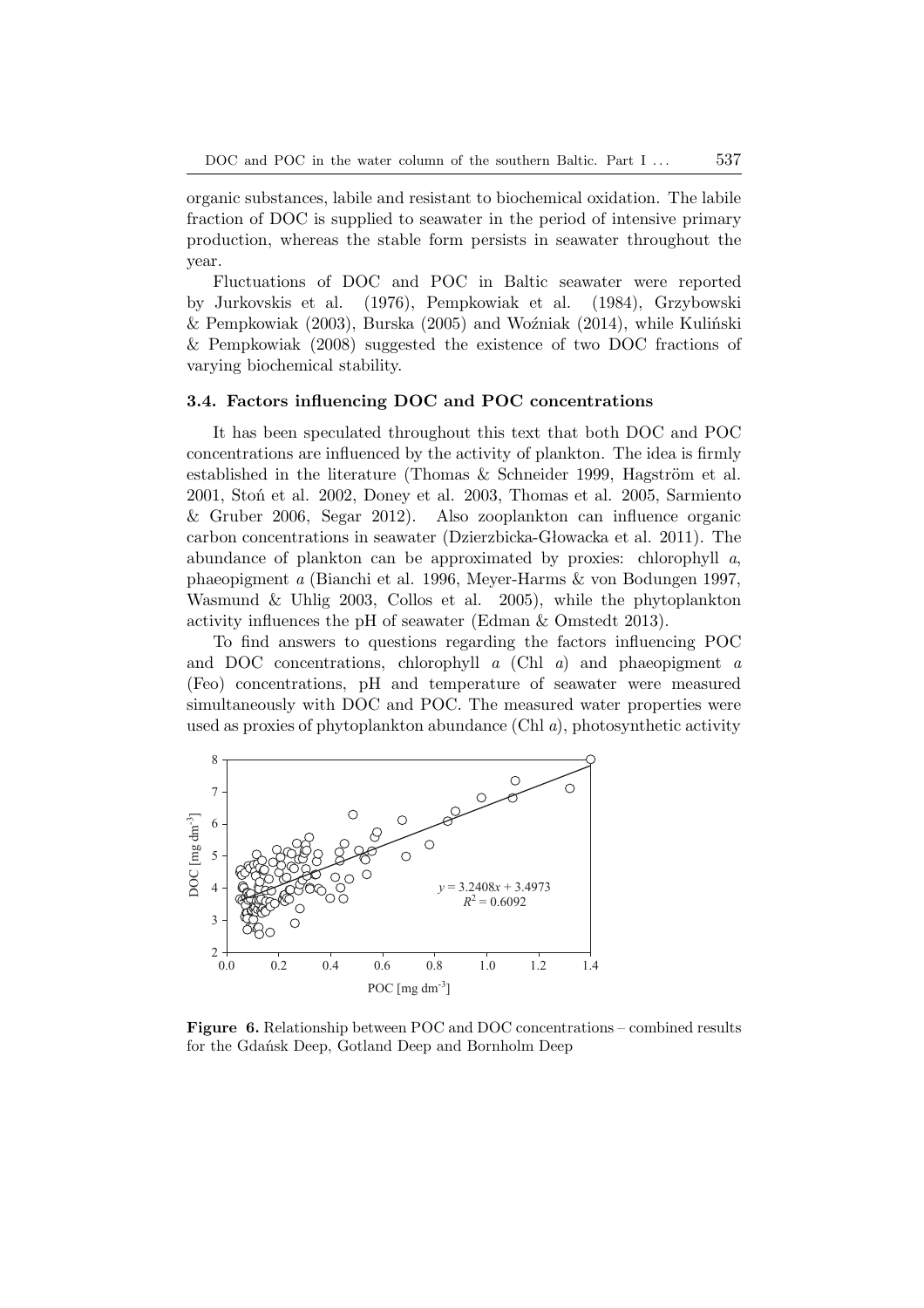of phytoplankton (pH), activity of zooplankton (Feo), and season (Temp) (Voipio 1981, Omstedt & Axel 2003, Schneider et al. 2003, Kuliński & Pempkowiak 2008)

The relationships between the concentrations of DOC and POC are presented in Figure 6. They are characterised by a coefficient of determination  $R^2 = 0.61$ , which gives a coefficient of correlation  $R = 0.78$ . This strong correlation can be attributed to the composition of POM, comprising both phyto- and zooplankton – direct sources of DOC, and to the bacterial disintegration of detritus (Hoikkala et al. 2012), also a component of POM (Dzierzbicka-Głowacka et al. 2011).

The relationships between DOC and POC and the other individual factors – chlorophyll *a*, phaeopigment *a*, pH and temperature (combined results for the Gdańsk, Gotland and Bornholm Deeps) – are presented in Figures 7 and 8 for DOC and POC respectively.

The dependences were approximated by linear equations. The slope coefficients and coefficients of determination  $(R^2)$  are listed in Table 5.

Statistically significant correlations between DOC and chlorophyll *a* (the measure of phytoplankton biomass) indicates that the concentration of DOC depends closely on phytoplankton abundance. The dependence between DOC and phaeopigment *a* (here used as a measure of phytoplankton



**Figure 7.** Relationship between DOC concentration and the other measured properties of seawater: a) chlorophyll *a*, b) phaeopigment *a*, c) pH, d) temperature – combined results from the Gdańsk Deep, Gotland Deep and Bornholm Deep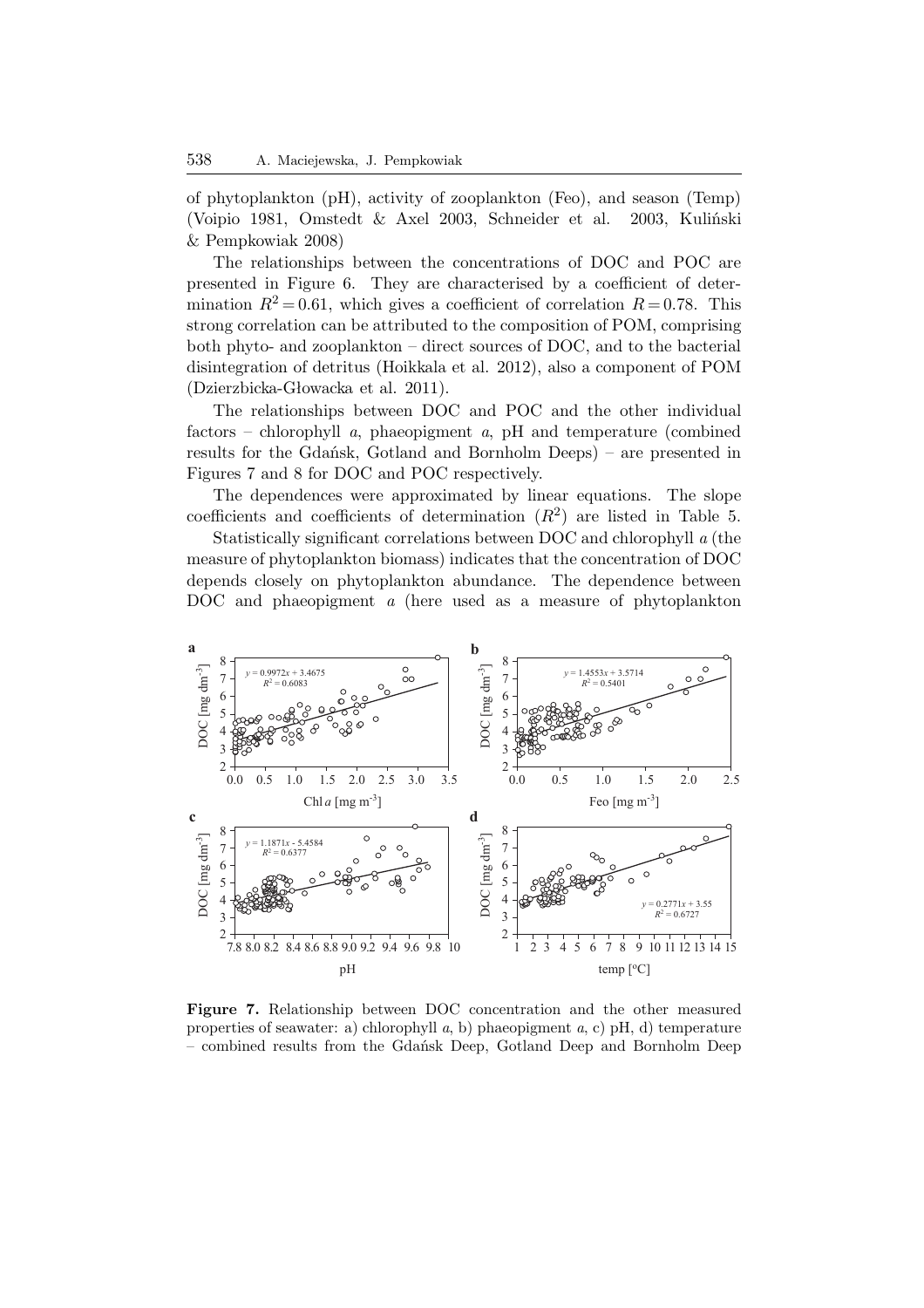

**Figure 8.** Relationship between POC concentration and the other measured properties of seawater : a) chlorophyll *a*, b) phaeopigment *a*, c) pH, d) temperature – combined results for the Gdańsk Deep, Gotland Deep and Bornholm Deep

**Table 5.** Slope coefficients and determination coefficients of linear dependences between DOC, POC and the other measured properties of sea water

| OC fraction | Coefficient                                                        | POC                 | Chl a                 | Feo                    | pΗ                     | Temp                                                                                       |
|-------------|--------------------------------------------------------------------|---------------------|-----------------------|------------------------|------------------------|--------------------------------------------------------------------------------------------|
| DOC         | slope coefficient<br>$R^2$<br>$[\%]$ increase of DOC <sup>1)</sup> | 3.24<br>0.61<br>59% | 1.00<br>0.61<br>18%   | 1.46<br>0.54<br>27%    | 1.19<br>0.64<br>$22\%$ | 0.28<br>0.67<br>5%                                                                         |
| POC.        | slope coefficient<br>$R^2$<br>[%] increase of $POC1$               |                     | 0.09<br>0.81<br>$6\%$ | 0.25<br>0.56<br>$18\%$ | 0.52<br>0.57<br>37%    | $0.31^*; 0.01^{**}$<br>$0.65^*$ ; $0.61^{**}$<br>$22\%$ <sup>*</sup> ; $1\%$ <sup>**</sup> |

 $1\,$ [%] increase in DOC/POC (in the range presented in Figure 6, where DOC changes from  $2.73$  to 8.24 mg dm<sup>-3</sup> and POC changes from 0.05 to 1.40 mg dm<sup>-3</sup>) on the assumption that the given properties change by one unit (1 mg dm<sup>-3</sup> POC, 1 mg m<sup>-3</sup> Chl *a*, 1 mg m<sup>-3</sup> Feo, 1 pH and 1◦C Temp).

<sup>∗</sup>Growing season.

∗∗Non-growing season.

mortality caused by zooplankton grazing, see Kuliński & Pempkowiak 2008) shows a positive correlation but one that is not as strong as in the case of chlorophyll *a*. It is interesting to see a strong correlation  $(R = 0.80)$  between DOC and pH. This could have been due to  $CO<sub>2</sub>$  absorption in the course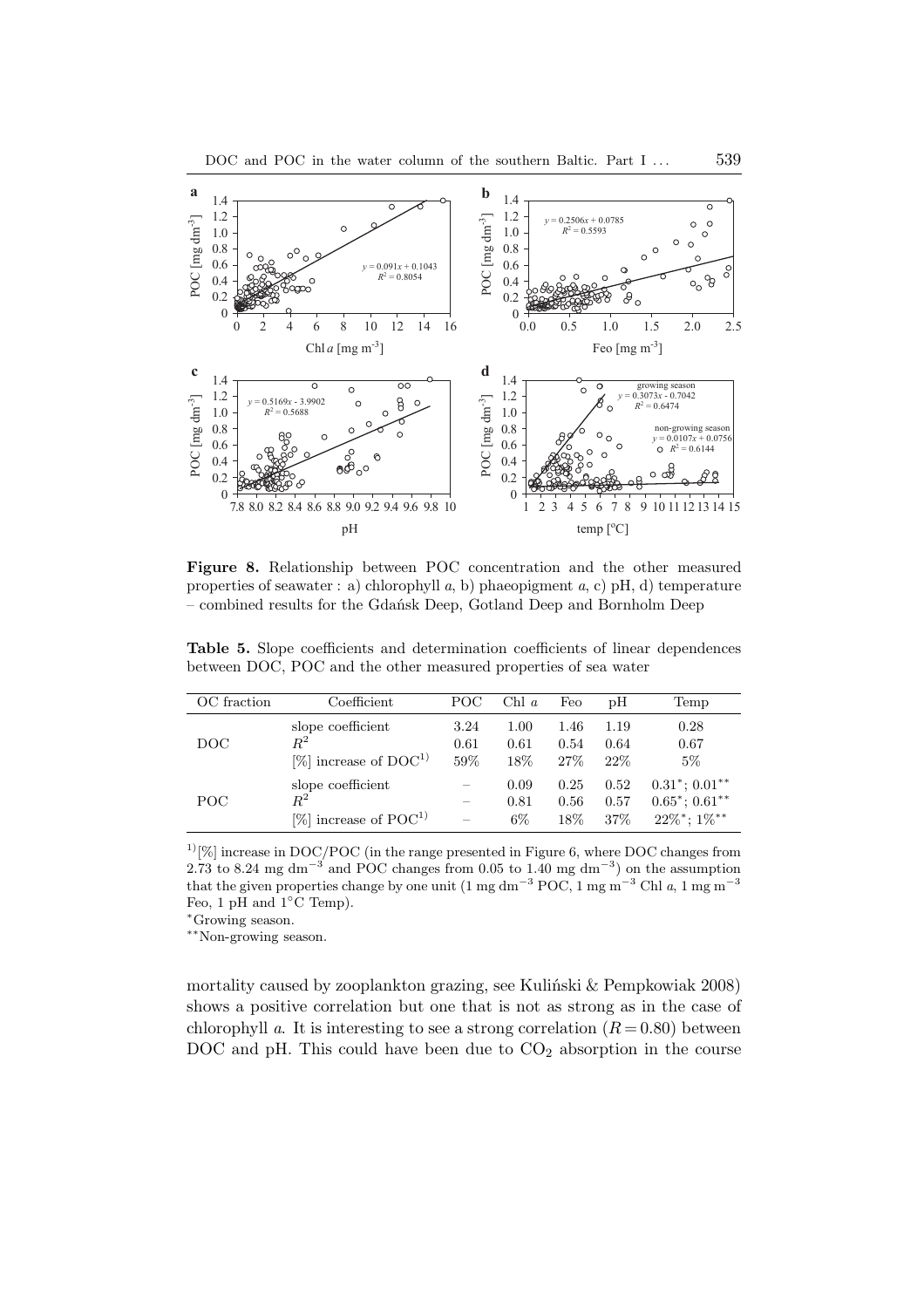of photosynthesis, the subsequent decrease in the  $CO<sub>2</sub>$  concentration and the increase in pH (Wåhlström et al. 2012). Thus, a higher phytoplankton activity causes a lower  $CO<sub>2</sub>$  concentration in seawater and a higher pH (IPPC 2007).

Figure 7 presents relationships between DOC and chlorophyll *a* (Chl *a*), phaeopigment *a* (Feo), pH (pH) and temperature (Temp). The following coefficients of determination for the linear dependence were established:  $R^2 = 0.61$  (Chl *a*),  $R^2 = 0.54$  (Feo),  $R^2 = 0.64$  (pH),  $R^2 = 0.67$  (Temp). The determination coefficients between DOC and the listed water properties indicate a strong relation between the variables. This shows the important role of phytoplankton biomass (Chl *a* as the index of phytoplankton biomass), phytoplankton activity (pH as the index of the photosynthetic phytoplankton activity), zooplankton (Feo as the index of zooplankton grazing) and season (Temp as the index of season) in the process of organic carbon pool formation in seawater. As temperature increases, the activities of phyto- and zooplankton increase as well.

The dependences of POC concentrations on the measured properties of seawater are presented in Figure 8. The relationship between POC and chlorophyll *a* is characterised by a high determination coefficient  $(R^2 = 0.81,$  Figure 8a). This highly statistically significant correlation is comprehensible and easily explained. POC is composed of phytoplankton, zooplankton and detritus – mainly of phytoplankton (Dzierzbicka-Głowacka et al. 2010). Chlorophyll *a* is a measure of phytoplankton biomass. A good correlation also occurs between POC and phaeopigment *a*. Phaeopigment *a* as a proxy of zooplankton activity is also indicative of POC. The satisfactory correlation between POC and pH can be explained in the same way as the proportion  $pH = f(DOC)$ . Contributing to POC concentrations, phytoplankton influences the pH in the same way as DOC does. The relationship between temperature and POC (Figure 8d) is presented separately for samples from the growing and non-growing seasons. The 'growing season' dependence is much steeper than the results for the 'nongrowing season'. This again supports the importance of plankton in organic matter pool formation. With the onset of the growing season, phytoand zooplankton activities increase. This indicates that the excretion of organic substances from living cells exceeds the biogeochemical degradation of organic matter in seawater. The former takes place during blooms, while the latter in both the growing and non-growing periods.

Slope coefficients of linear dependences (Figures 6, 7, 8) were used (Table 5) to characterise further the relations between the individual environmental factors (Chl *a*, Feo, pH, Temp) and the DOC and POC concentrations. Each slope coefficient indicates a change in DOC/POC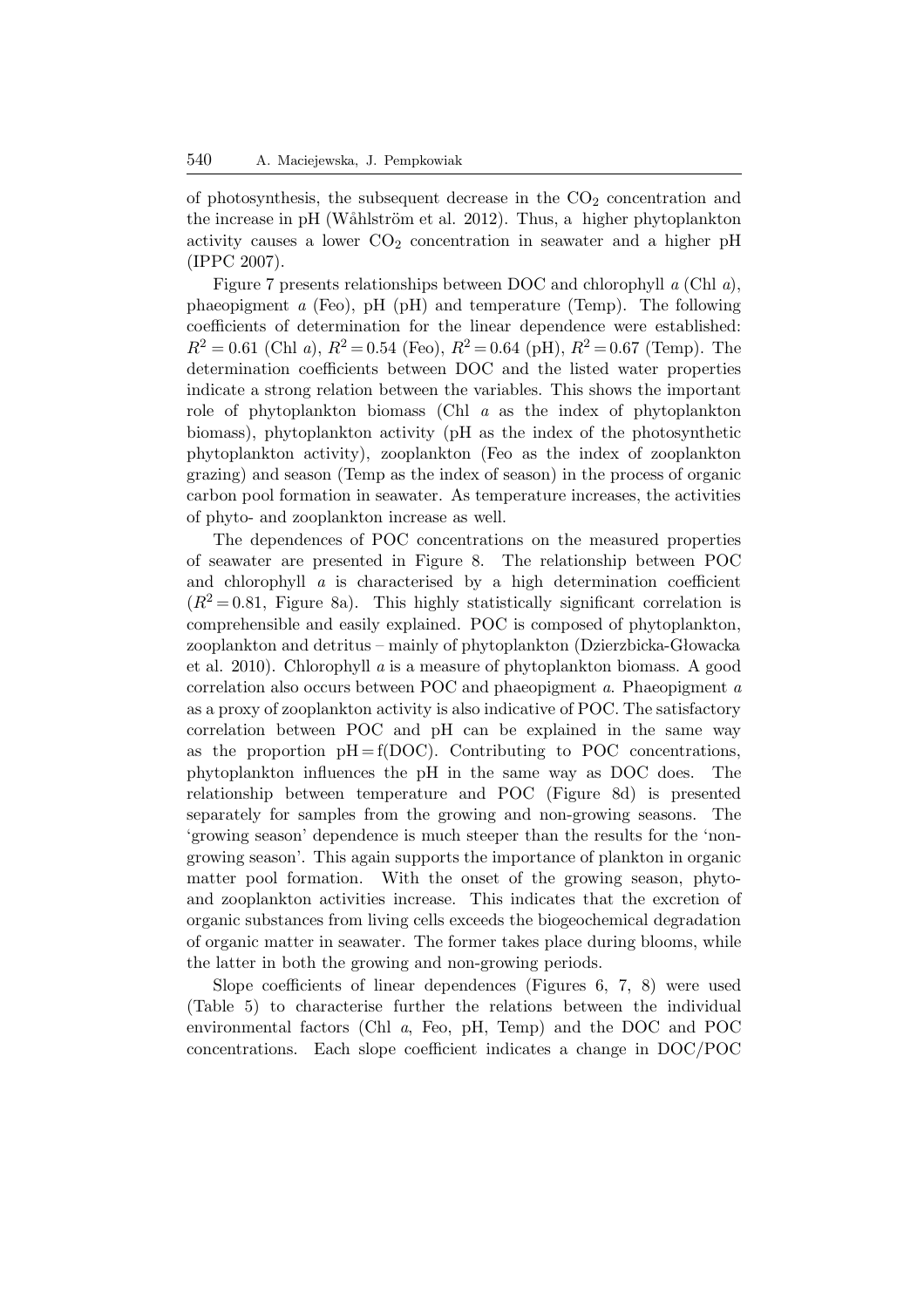concentration  $\lceil \text{mg dm}^{-3} \rceil$  when the given property changes by one unit (1◦C, 1 mg m−<sup>3</sup> Chl *a*, 1 mg m−<sup>3</sup> Feo, 1 pH). The results, also given as the percentage increase of DOC and POC, show that each of the environmental factors influences DOC and POC concentrations to a different extent (Table 5). Thus, when Chl *a*, Feo, pH and Temp change by one unit, the DOC concentration increase is equal to 18% (Chl *a*), 27% (Feo), 22% and (pH), 5% (Temp). In the case of the POC concentration, the increase of Chl *a*, Feo, pH and Temp by one unit causes POC to increase by 6% (Chl *a*), 18% (Feo), 37% (pH), 22% (Temp, growing season) and 12.5% (Temp, non-growing season). The highest increase ion DOC concentration was due to a 1 mg dm−<sup>3</sup> increase in POC concentration (59%). The largest increase in POC was related to pH increase (37% per unit).

#### **4. Discussion**

The Baltic is still a poorly investigated sea with respect to DOC and POC concentrations. A comparison of DOC and POC concentrations from this study (separately for the growing and non-growing seasons) with literature data is given in Table 6.

The low concentrations of DOC  $(2.4-3.8 \text{ mg dm}^{-3})$  reported in this study are characteristic of the sub-halocline water layer for the non-growing period. The high concentrations  $(6.0-8.2 \text{ mg dm}^{-3})$  are characteristic of the short periods associated with the late spring algal blooms. Apart from this, the DOC concentrations in the surface water layer range from 3.6 mg dm−<sup>3</sup> (non-growing season) to 5.0 mg dm−<sup>3</sup> (growing season). As far as POC is concerned, the extreme concentrations are  $0.05 \text{ mg dm}^{-3}$ (sub-halocline/non-growing season), and 1.4 mg dm−<sup>3</sup> (surface/late spring), while typical concentrations range from  $0.2$  to  $0.6$  mg dm<sup>-3</sup>. The concentrations reported in this study differ considerably from those reported in the literature. For one thing, concentrations  $\langle 3.2 \text{ mg dm}^{-3} \text{ (DOC)}$  and 0.1 mg dm−<sup>3</sup> (POC) have not been reported so far, most likely because the sub-halocline water layer in the non-growing season has never yet been sampled. Moreover, the average concentrations are substantially lower than those reported in the literature, except for the concentrations measured by Kuliński & Pempkowiak (2008). This can be attributed to incidental sampling during the course of individual, one-two week long cruises that most often took place in spring or summer. Thus the DOC and POC concentrations typical of offshore Baltic water and the dynamics of the concentrations are better characterised thanks to the data presented here. This is an important outcome of the study, as both the water properties and the intensity of processes occurring there depend on the organic matter concentrations.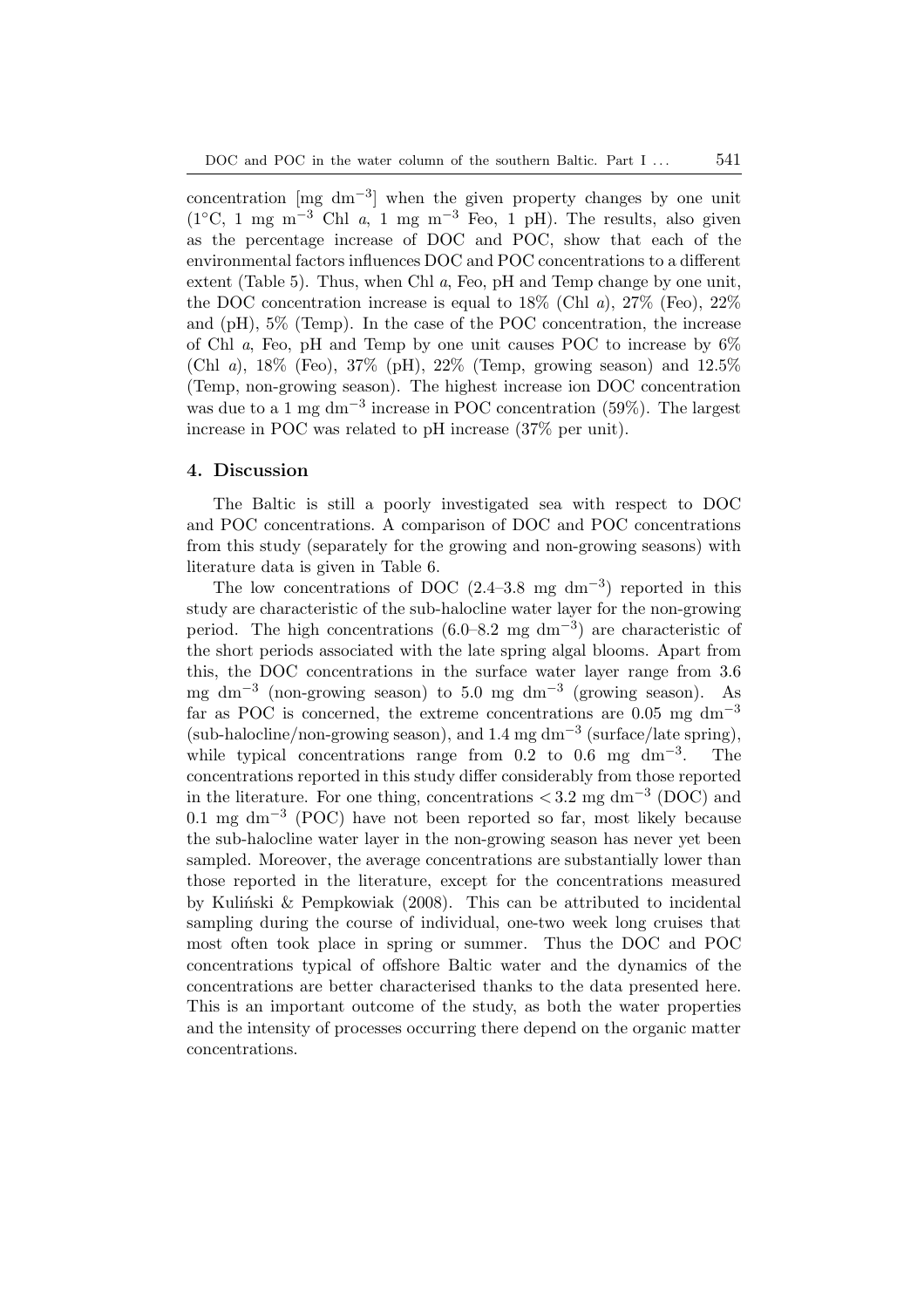**Table 6.** DOC and POC concentrations in the surface layer in the southern Baltic Sea

| Study area          | $_{\text{DOC}}$                   | POC                               | Study year Source |                                 |
|---------------------|-----------------------------------|-----------------------------------|-------------------|---------------------------------|
|                     | $\left[\text{mgC dm}^{-3}\right]$ | $\left[\text{mgC dm}^{-3}\right]$ |                   |                                 |
| Gdańsk Deep         | $2.80 - 8.24*$                    | $0.05 - 1.40*$                    | $2009 - 11$       | present study                   |
|                     | $2.73 - 4.97**$                   | $0.01 - 0.70**$                   | $2009 - 11$       | present study                   |
| Gotland Deep        | $2.76 - 7.25^*$                   | $0.06 - 1.40^*$                   | $2009 - 11$       | present study                   |
|                     | $2.58 - 4.51$ **                  | $0.05 - 0.34$ **                  | $2009 - 11$       | present study                   |
| Bornholm Deep       | $3.62 - 5.89^*$                   | $0.08 - 1.31*$                    | $2009 - 11$       | present study                   |
|                     | $2.38 - 4.77***$                  | $0.07 - 0.63$ **                  | $2009 - 11$       | present study                   |
| southern Baltic Sea | $3.86 - 4.09$                     |                                   | 2006              | Kuliński & Pempkowiak<br>2008   |
| Gdańsk Deep         |                                   | $0.29 - 1.43$                     | 2001              | Burska et al. 2005              |
| Gulf of Gdańsk      | $6.24 - 7.68$                     |                                   | 2000              | Grzybowski & Pempkowiak<br>2003 |
| Gulf of Gdańsk      | $5.76 - 6.24$                     |                                   | 2000              | Grzybowski 2003                 |
| southern Baltic Sea |                                   | $0.3 - 0.48$                      | 2001              | Schneider et al. 2003           |
| southern Baltic Sea |                                   | $0.05 - 0.25$                     | 1996              | Pempkowiak et al. 2000          |
| southern Baltic Sea | 5.58<br>$(\pm 0.46)$              |                                   | 1994              | Ferrari et al. 1996             |
| southern Baltic Sea | $4.6 - 7.1$                       | $0.12 - 0.52$                     | 1982              | Pempkowiak et al. 1984          |
| southern Baltic Sea | $3.2 - 6.2$                       |                                   | 1974              | Jurkovskis et al. 1976          |

<sup>∗</sup>Growing season.

∗∗Non-growing season.

In this study, several questions were answered: 1) What is the dynamics of both carbon components in the Baltic Sea? 2) Do the dynamics and concentrations of both carbon pools differ in different regions of the southern Baltic Sea? 3) What factors influence POC and DOC concentrations?

The highest fluctuations of DOC and POC occurred in the growing period (spring/summer) in the surface water layer. Concentrations changed rapidly during a year. This is attributed to DOC and POC concentrations strongly depending on recurrent intensive phytoplankton blooms (Dunalska et al. 2012, Gustafsson et al. 2013).

The most characteristic feature of both DOC and POC concentrations in the Baltic are distinct seasonal fluctuations. Best developed in the surface water layer, they are caused by phytoplankton activity in the growing period that exceeds microbiological degradation/mineralisation. Surprisingly enough, seasonal dynamics is evident in both the subsurface (above the halocline) and the sub-halocline water layers. This can be attributed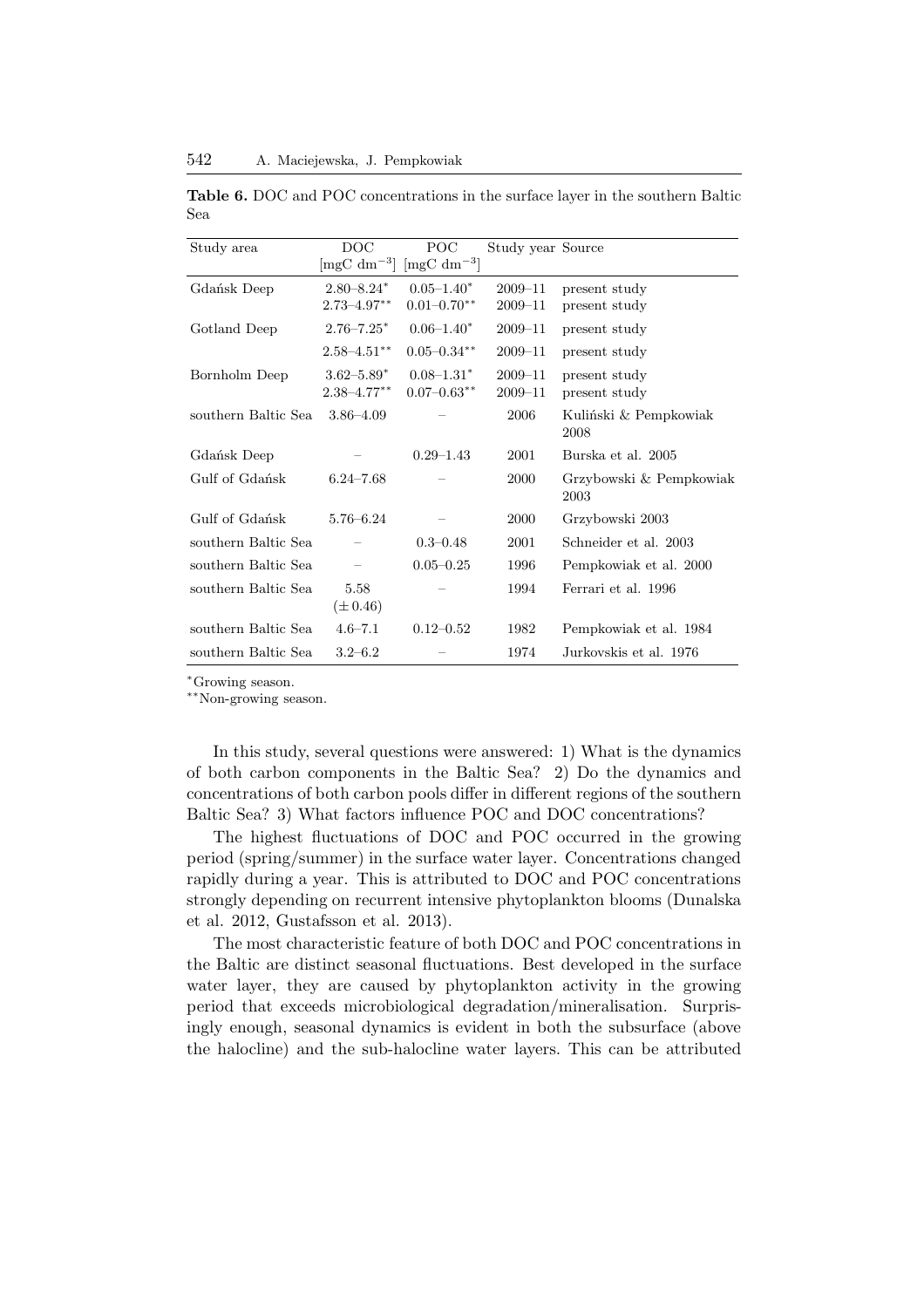to particulate organic matter sinking (POC source) and biodegradation (DOC source) (Amann et al. 2012). As phytoplankton activity ceases in late autumn, the supply of fresh, labile DOC and POC stops as well, and constant DOC concentrations (biochemically stable DOC) and residual POC are observed from then on until the resumption of biological activity in April of the following year.

The importance of phytoplankton in developing pools of DOC and POC in Baltic seawater is best indicated by the high correlation coefficients  $(R=0.8)$  of the linear dependences  $DOC = f (pH)$  and  $POC = f (Chl a)$  $(R=0.9)$  (Table 5). The abundance of dissolved organic substances in seawater depends on the POC concentration, water temperature and the intensity of photosynthesis. The last-mentioned process is responsible for  $CO<sub>2</sub>$  depletion in seawater, which governs the seawater pH (Omstedt et al. 2014). The chlorophyll *a* concentration, used in this study as a measure of living phytoplankton biomass (Wasmund & Uhlig 2003, Granskog et al. 2005), demonstrated that phytoplankton must be the main source of POC in Baltic seawater.

Hence, the natural variability of DOC and POC concentrations and its large fluctuations can be attributed to the main processes, namely, phytoplankton and zooplankton activities, bacterial decomposition and mineralisation of organic matter, and the contribution of fresh (river runoff) and highly saline (North Sea inflows) water masses. We can therefore conclude that organic matter in Baltic seawater, and most likely in seawater in general, consists of two fractions – labile and stable – with respect to biochemical degradation and mineralisation. Labile organic matter is for the most part supplied in the course of primary production, while the stable matter is carried to sea with the river-runoff and as the non-mineralisable residue of the labile fraction.

#### **References**

- Almroth-Rosell E., Eilola K., Hordoir R., Meier M. H. E, Hall P. O. J., 2011, *Transport of fresh and resuspended particulate organic material in the Baltic Sea – a model study*, J. Mar. Sys., 87 (1), 1–12, http://dx.doi.org/10.1016/j. jmarsys.2011.02.005.
- Amann T., Weiss A., Hartmann J., 2012, *Carbon dynamics in the freshwater part of the Elbe estuary, Germany: Implications of improving water quality*, Estuar. Coast. Shelf Sci., 107, 112–121, http://dx.doi.org/10.1016/j.ecss.2012.05.012.
- Andrulewicz E., Szymelfenig M., Urbański J., Węsławski J. M., 1998, *Morze Bałtyckie – o tym warto wiedzieć*, Zesz. Zielonej Akad., 7, 1–115.
- Bianchi T. S., Demetropoulos A., Hadjichristophorou M., Argyrou M., Baskaran M., Lambert C., 1996, *Plant pigments as biomarkers of organic matter sources*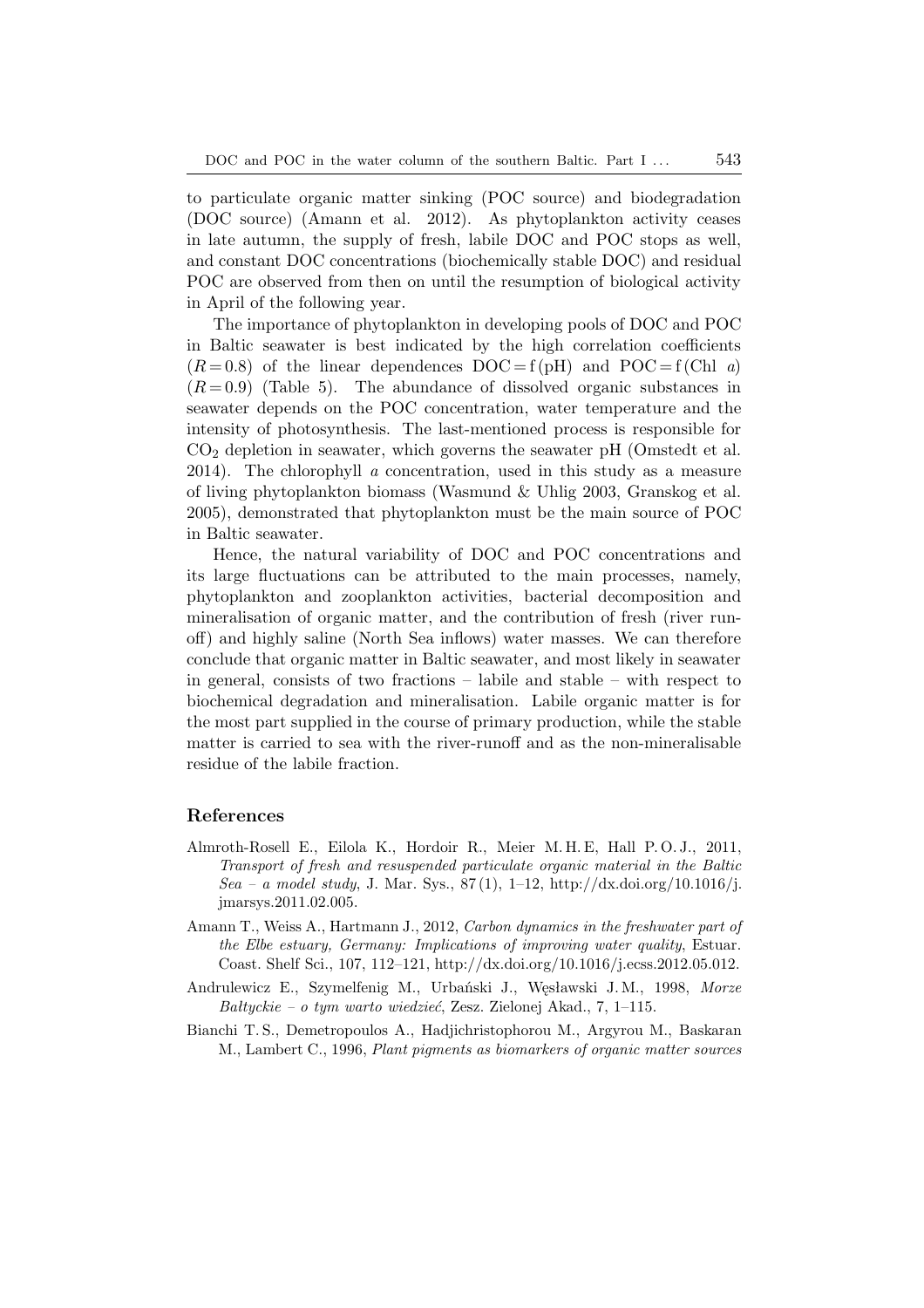*in sediments and coastal waters of Cyprus (eastern Mediterranean)*, Estuar. Coast. Shelf Sci., 42, 103–115, http://dx.doi.org/10.1006/ecss.1996.0008.

- Burska D., Pryputniewicz D., Falkowska L., 2005, *Stratification of particulate organic carbon and nitrogen in the Gdańsk Deep (southern Baltic Sea)*, Oceanologia, 47, 201–217.
- Björck S., 1995, *A review of the history of the Baltic Sea, 13.0-8.0 ka BP*, Quater. Int., 27, 19–40, http://dx.doi.org/10.1016/1040-6182(94)00057-C.
- Chester R., 2003, *Marine geochemistry*, 2nd edn., Blackwell Sci., London, 506 pp.
- Collos Y., Husseini-Ratrema J., Bec B., Vaquer A., Hoai T. L., Rougier C., Pons V., Souchu P., 2005, *Phaeopigment dynamics, zooplankton grazing rates and the autumnal ammonium peak in a Mediterranean lagoon*, Hydrobiologia, 550 (1), 83–93, http://dx.doi.org/10.1007/s10750-005-4365-1.
- Dera J., 1992, *Marine physics*, Elsevier, Amsterdam, 515 pp.
- Doney S. C., Linsay K., Moore J. K., 2003, *Global ocean carbon cycle modeling*, [in:] *Ocean biogeochemistry*, M. J. R. Doney (ed.), Springer-Verlag, Berlin, 217–238.
- Dunalska J. A., Górniak D., Jaworska B., Geiser E. E., 2012, *Effect of temperature on organic matter transformation in a different ambient nutrient availability*, Ecol. Eng., 49, 27–34, http://dx.doi.org/10.1016/j.ecoleng.2012.08.023.
- Dzierzbicka-Głowacka L., Kuliński K., Maciejewska A., Jakacki J., Pempkowiak J., 2011, *Numerical modelling of POC dynamics in the Baltic under possible future conditions determined by nutrients, light and temperature*, Oceanologia, 53 (4), 971–992, http://dx.doi.org/10.5697/oc.53-4.971.
- Dzierzbicka-Głowacka L., Kuliński K., Maciejewska A., Pempkowiak J., 2010, *Particulate Organic Carbon in the southern Baltic Sea: numerical simulations and experimental data*, Oceanologia, 52 (4), 621–648, http://dx.doi.org/10. 5697/oc.52-4.621.
- Edman M., Omstedt A., 2013, *Modeling the dissolved CO2 system in the redox environment of the Baltic Sea*, Limnol. Oceanogr., 58 (1), 74–92, http://dx. doi.org/10.4319/lo.2013.58.1.0074.
- Emelyanov E., 1995, *Baltic Sea: geology, geochemistry, paleoceanography, pollution*, P.P. Shirshov Inst. Oceanol. Russian Acad. Sci., Kaliningrad, 119 pp.
- Emerson S. R., Hedges J. I., 2008, *Chemical oceanography and the marine carbon cycle*, Cambridge Univ. Press, Cambridge, 453 pp., http://dx.doi.org/10.1017/ CBO9780511793202.
- Ferrari G. M., Dowell M. D., Grossi S., Targa C., 1996, *Relationship between the optical properties of chromophoric dissolved organic matter and total concentration of dissolved organic carbon in the southern Baltic Sea region*, Mar. Chem., 55, 299–316, http://dx.doi.org/10.1016/S0304-4203(96)00061-8.
- Gardner W. D., Mishonova A. V., Richardson M. J., 2006, *Global POC concentrations from in situ and satellite data*, Deep-Sea Res. Pt. II, 53 (5–7), 718–740, http://dx.doi.org/10.1016/j.dsr2.2006.01.029.
- Granskog M. A., Kaartokallio H., Thomas D. N, Kuosa H., 2005, *Influence of freshwater inflow on the inorganic nutrient and dissolved organic matter within*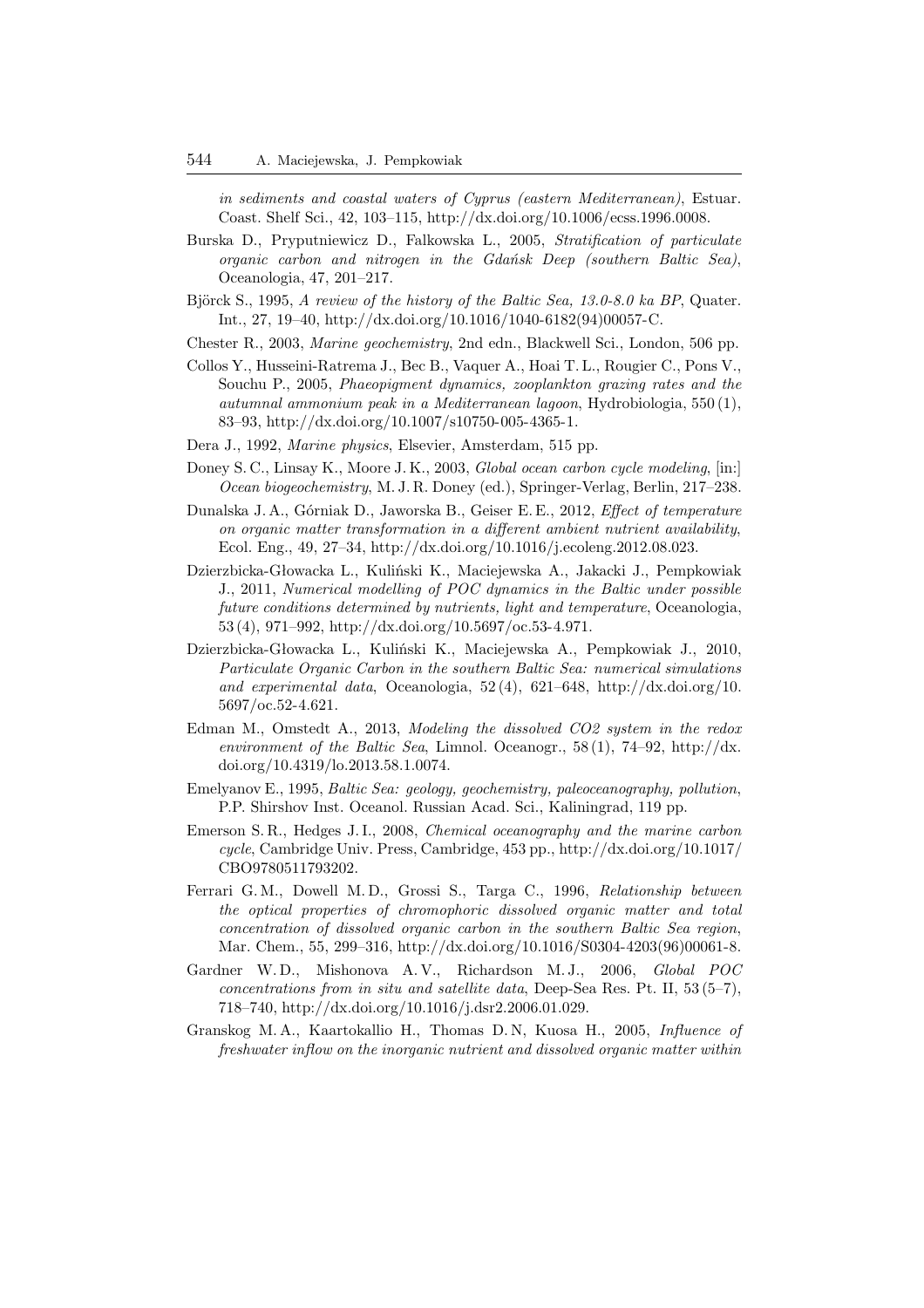*coastal sea ice and underlying waters in the Gulf of Finland (Baltic Sea)*, Estuar. Coast. Shelf Sci., 65 (1–2), 109–122.

- Grzybowski W., 2003, *Are data on light-induced ammonium release from dissolved organic matter consistent?*, Chemosphere, 52, 933–936, http://dx.doi.org/10. 1016/S0045-6535(03)00290-X.
- Grzybowski W., Pempkowiak J., 2003, *Preliminary results on low molecular weight organic substances dissolved in the waters of the Gulf of Gdańsk*, Oceanologia, 45 (4), 693–704.
- Gustafsson E., Deutsch B., Gustafsson B. G., Humborg C., Mörth C.-M., 2013, *Carbon cycling in the Baltic Sea - the fate of allochthonous organic carbon and its impact on air-sea CO2 exchange*, J. Marine Syst., 129, 289–302, http://dx.doi.org/10.1016/j.jmarsys.2013.07.005.
- Hagström Å., Azam F., Kuparinen J., Zweifel U.L., 2001, *Pelagic plankton growth and resource limitations in the Baltic Sea*, [in:] *A systems analysis of the Baltic Sea*, F. V. Wulff, L. A. Rahm & P. Larsson (eds.), Ecol. Stud., 148, 177–210.
- Hakanson L., 1991, *Charakterystyka fizycznogeograficzna zlewiska Morza Bałtyckiego*, Środowisko Morza Bałtyckiego, 1, 1–37.
- Hedges J. I., 2002, *Why dissolved organic matter*, [in:] *Biogeochemistry of marine dissolved organic matter*, D. A. Hansell & C. A. Carlson (ed.), Elsevier Sci., San Diego, 1–33.
- Hansell D. A, 2002, *DOC in the Global Ocean carbon cycle*, [in:] *Biogeochemistry of marine dissolved organic matter*, D. A. Hansell & C. A. Carlson (eds), Elsevier Sci., San Diego, 685–715, http://dx.doi.org/10.1016/B978-012323841-2/ 50017-8.
- The BACC Author Team, 2008, *The BALTEX Assessment of Climate Change for the Baltic Sea Basin*, Springer-Verlag, Berlin, 1–34.
- HELCOM, 2005, *Nutrient pollution to the Baltic Sea in 2000*, Baltic Sea Environ. Proc., 100, 24 pp.
- HELCOM, 2006, *Development of tools for assessment of eutrophication in the Baltic Sea*, Baltic Sea Environ. Proc., 104, 64 pp.
- HELCOM, 2007, *Climate change in the Baltic Sea area*, Baltic Sea Environ. Proc., 111, 54 pp.
- Hoikkala L., Lahtinen T., Perttila M., Lignell R., 2012, *Seasonal dynamics of dissolved organic matter on a costal salinity gradient in the northern Baltic Sea*, Cont. Shelf Res., 45, 1–45, http://dx.doi.org/10.1016/j.csr.2012.04.008.
- IPCC, 2007, *Climate Change Synthesis Report. Contribution of working groups I, II and III to the Fourth Assessment Report of the Intergovernmental Panel on Climate Change*, Cambridge Univ. Press, Cambridge, 73 pp.
- Jurkovskis A. K., Formych T. A., Grotanie B. J., 1976, *Cikl izmienienij fosfora, azota i organiczeski sviazannogo uglieroda v Baltijskom Morie*, Okieanologia, 16, 79–86.
- Kouts T., Omstedt A., 1993, *Deep water exchange in Baltic Proper*, Tellus A, 45 (4), 311–324. http://dx.doi.org/10.1034/j.1600-0870.1993.t01-1-00006.x.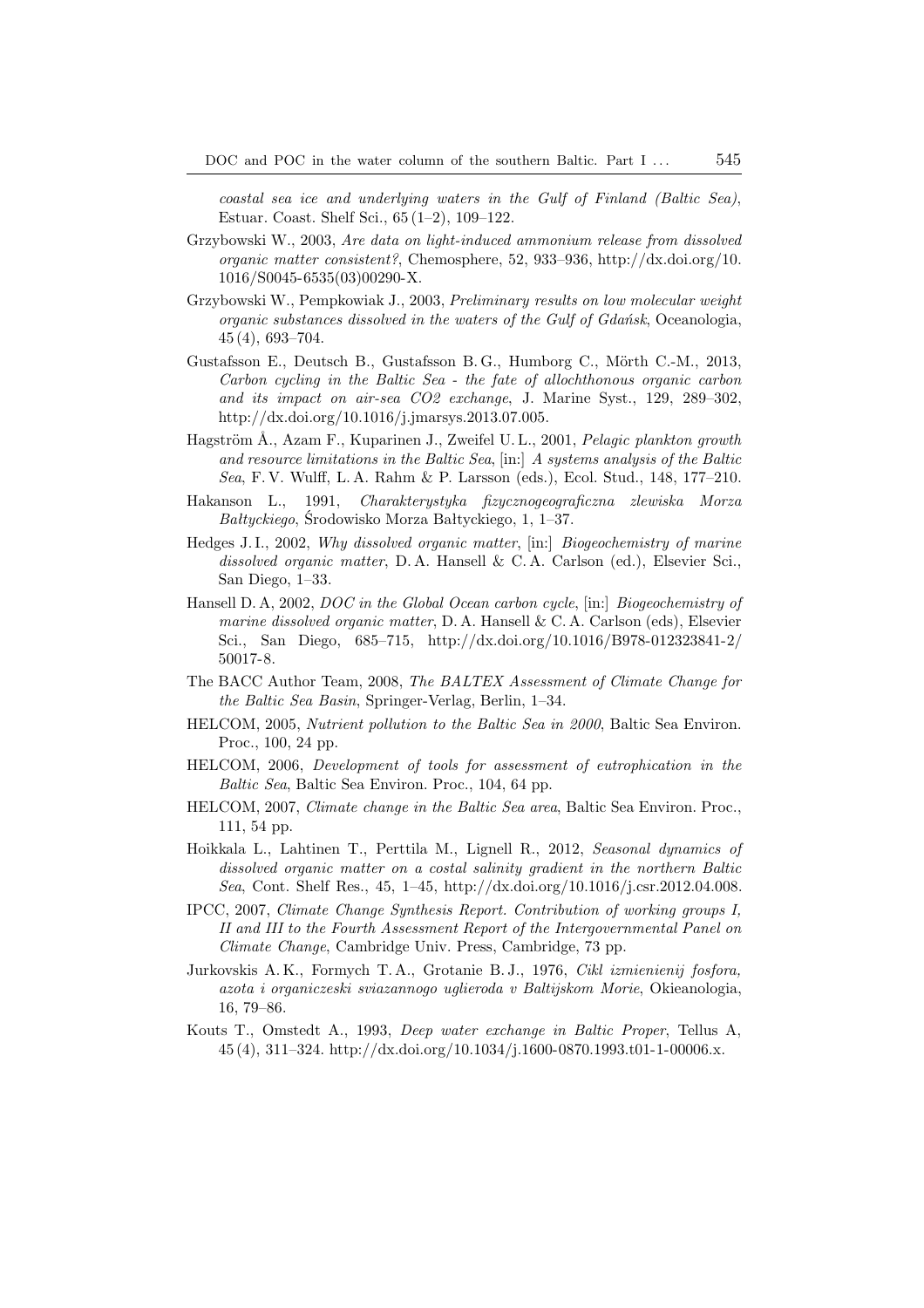- Kuliński K., Pempkowiak J., 2008, *Dissolved organic carbon in the southern Baltic Sea: Quantification of factors affecting its distribution*, Estuar. Coast. Shelf Sci., 78 (1), 38-44, http://dx.doi.org/10.1016/j.ecss.2007.11.017.
- Kuliński K., Pempkowiak J., 2011, *The carbon budget of the Baltic Sea*, Biogeosciences, 8, 3219–3230, http://dx.doi.org/10.5194/bg-8-3219-2011.
- Kuliński K., Schneider B., Hammer K., Machulik U., Schulz-Bull D., 2014, *The influence of dissolved organic matter on the acid-base system of the Baltic Sea*, J. Marine Syst., 132, 106–115, http://dx.doi.org/10.1016/j.jmarsys.2014. 01.011.
- Leipe T., Tauber F., Vallius H., Virtasalo J., Uścinowicz Sz., Kowalski N., Hille S., Lindgren S., Myllyvirta T., 2011, *Particulate organic carbon (POC) in surface sediments of the Baltic Sea*, Geo-Mar. Lett., 31 (3), 175–188, http: //dx.doi.org/10.1007/s00367-010-0223-x.
- Lorentz C. J., 1967, *Determination of chlorophyll in pheo-pigments: spectrophotomatric equations*, Limnol. Oceanogr., 12 (2), 343–346, http://dx.doi.org/10. 4319/lo.1967.12.2.0343.
- Maar M., Møller E.F., Larsen J., Madsen K.S., Wan Z., She J., Jonasson L., Neumann T., 2011, *Ecosystem modelling across a salinity gradient from the North Sea to the Baltic Sea*, Ecol. Model., 222 (10), 1696–1711, http: //dx.doi.org/10.1016/j.ecolmodel.2011.03.006.
- Maric D., Frka S., Godrija J., Tomazic I., Penezic A., Djakovac T., Vojvodic V., Precali R., Gasparovic B., 2013, *Organic matter production during late summerwinter period in a temperate sea*, Cont. Shelf Res., 55 (1), 52–65, http://dx.doi.org/10.1016/j.csr.2013.01.008.
- Meyer-Harms B., von Bodungen B., 1997, *Taxon-specific ingestion rates of natural phytoplankton by calanoid copepods in an estuarine environment (Pomeranian Bight, Baltic Sea) determined by cell counts and HPLC analyses of marker pigments*, Mar. Ecol.-Prog. Ser., 153, 181–190, http://dx.doi.org/10.3354/ meps153181.
- Omstedt A., Axell L. B., 2003, *Modeling the variations of salinity and temperature in the large Gulfs of the Baltic Sea*, Cont. Shelf Res., 23 (3–4), 265–294, http://dx.doi.org/10.1016/S0278-4343(02)00207-8.
- Omstedt A., Humborg C., Pempkowiak J., Perttilä M., Rutgersson A., Schneider B., Smith B., 2012, *Biogeochemical control of the coupled CO2-O2 system of the Baltic Sea: A review of the results of Baltic-C*, AMBIO, 43, 49–53, http://dx.doi.org/10.1007/s13280-013-0485-4.
- Parsons T. R., 1969, *Determination of photosynthetic pigments in sea-water. A survey of methods*, UNESCO, Paris, 69 pp.
- Pempkowiak J., 1983, *C18 reversed-phase trace enrichment of short- and long-chain (C2-C8-C20) fatty acids from dilute aqueous solutions and sea water*, J. Chromatography A, 258, 93–102, http://dx.doi.org/10.1016/ S0021-9673(00)96401-X.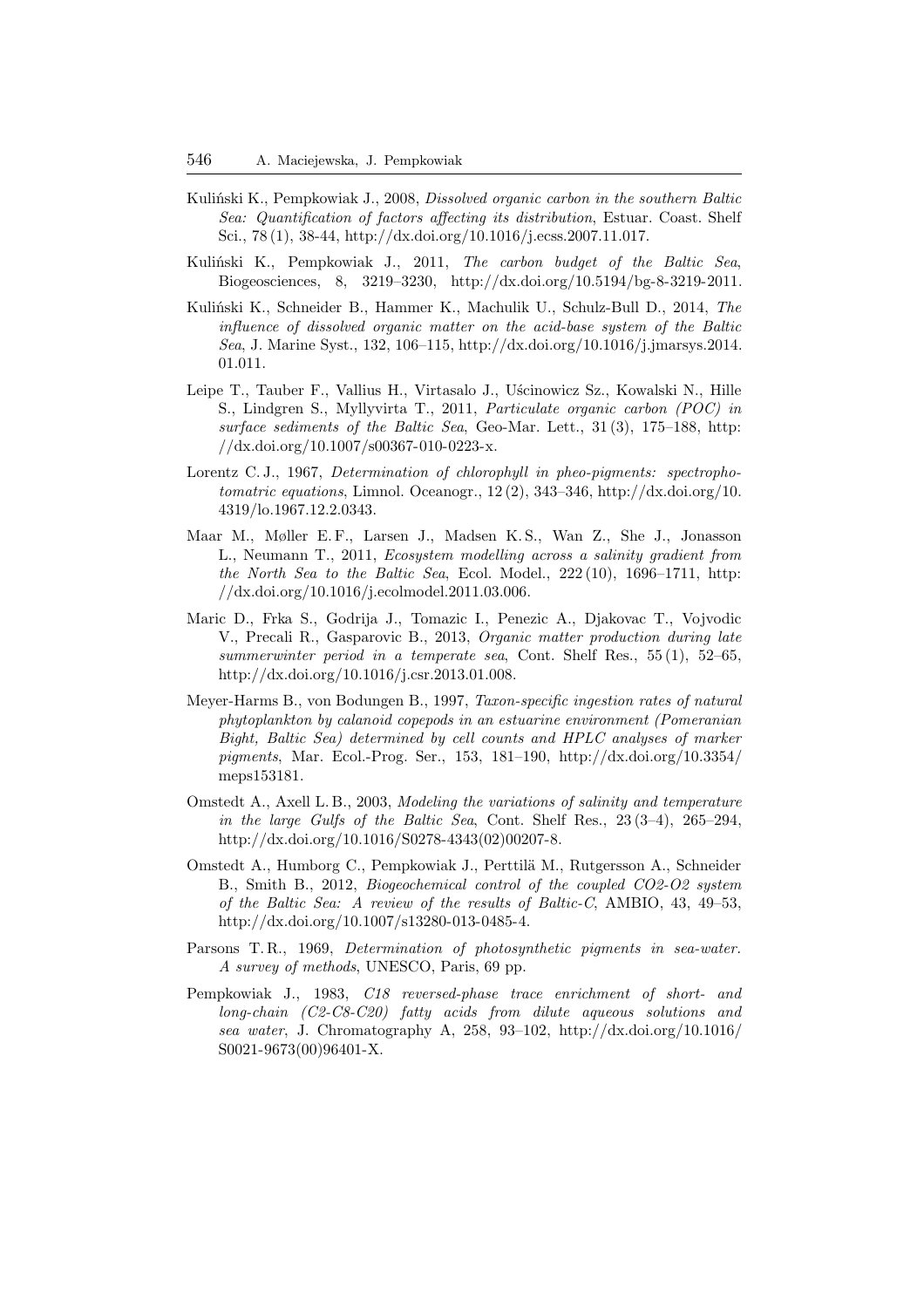- Pempkowiak J., Chiffoleau J.-F., Staniszewski A., 2000, *Vertical and horizontal distribution of selected heavy metals in the southern Baltic off Poland*, Estuar. Coastal Shelf Sci., 51 (1), 115–125, http://dx.doi.org/10.1006/ecss.2000.0641.
- Pempkowiak J., Walkusz-Miotk J., Bełdowski J., Walkusz W., 2006, *Heavy metals in zooplankton from the Southern Baltic*, Chemosphere, 62 (10), 1697–1708, http://dx.doi.org/10.1016/j.chemosphere.2005.06.056.
- Pempkowiak J., Widrowski M., Kuliński W., 1984, *Dissolved organic carbon and particulate carbon in the Southern Baltic in September*, Proc. XIV Conf. Baltic Oceanogr., IMGW, Gdynia, 699–713.
- Sarmiento J. L., Gruber N., 2006, *Ocean biogeochemical dynamics*, Princeton Univ. Press, New York, 526 pp.
- Schneider B., Nausch G., Nagel K., Wasmund N., 2003, *The surface water CO2 budget for the Baltic Proper: a new way to determine nitrogen fixation*, J. Marine Syst., 42 (1–2), 53–64.
- Seager S. L., Slabaugh M. R., 2004, *Chemistry for today: general, organic, and biochemistry*, Thomson Brooks/Cole, Bedmont, 342 pp.
- Segar D. A., 2012, *Introduction to ocean science*, 3rd edn., 1st electr. edn., ver. 3.0. 525 pp.
- Stedmon C. A., Markager S., Tranvik L., Kronberg L., Slätis T., Martinsen W., 2007, *Photochemical production of ammonium and transformation of dissolved organic matter in the Baltic Sea*, Mar. Chem., 104 (3–4), 227–240, http://dx.doi.org/10.1016/j.marchem.2006.11.005.
- Stoń J., Kosakowska A., Łotocka M., Łysiak-Pastuszak E., 2002, *Pigment composition in relation to phytoplankton community structure and nutrient content in the Baltic Sea*, Oceanologia, 44 (4), 419–437.
- Szymczycha B., Maciejewska A., Winogradow A., Pempkowiak J., 2014, *Could submarine groundwater discharge be a significant carbon source to the southern Baltic Sea?*, Oceanologia, 56 (2), 327–347, http://dx.doi.org/10.5697/oc.56-2. 327.
- Thomas H., Schneider B., 1999, *The seasonal cycle of carbon dioxide in Baltic Sea surface waters*, J. Marine Syst., 22 (1), 53–67, http://dx.doi.org/10.1016/ S0924-7963(99)00030-5.
- Thomas H., Pempkowiak J., Wulff F., Nagel K., 2003, *Autotrophy, nitrogen accumulation and nitrogen limitation in the Baltic Sea: a paradox or a buffer for eutrophication?*, Geophys. Res. Lett., 30 (21), 2130 p.
- Thomas H., Bozec Y., de Baar H. J.W., Elkalay K., Frankignoulle M., Schiettecatte L.-S., Kattner G., Borges A. V., 2005, *The carbon budget of the North Sea*, Biogeosciences, 2, 87–96, http://dx.doi.org/10.5194/bg-2-87-2005.
- Uścinowicz Sz., 2011, *Geochemistry of Baltic Sea surface sediments*, Polish Geol. Inst. – Nat. Res. Inst., Warsaw, 356 pp.
- Voipio A., 1981, *The Baltic Sea*, Elsevier, Amsterdam, 148 pp.
- Wåhlström I., Omstedt A., Björk G., Anderson L.G., 2012, *Modelling the CO2 dynamics in the Laptev Sea, Arctic Ocean: Part I*, J. Mar. Syst., 102–104, 29–38, http://dx.doi.org/10.1016/j.jmarsys.2012.05.001.